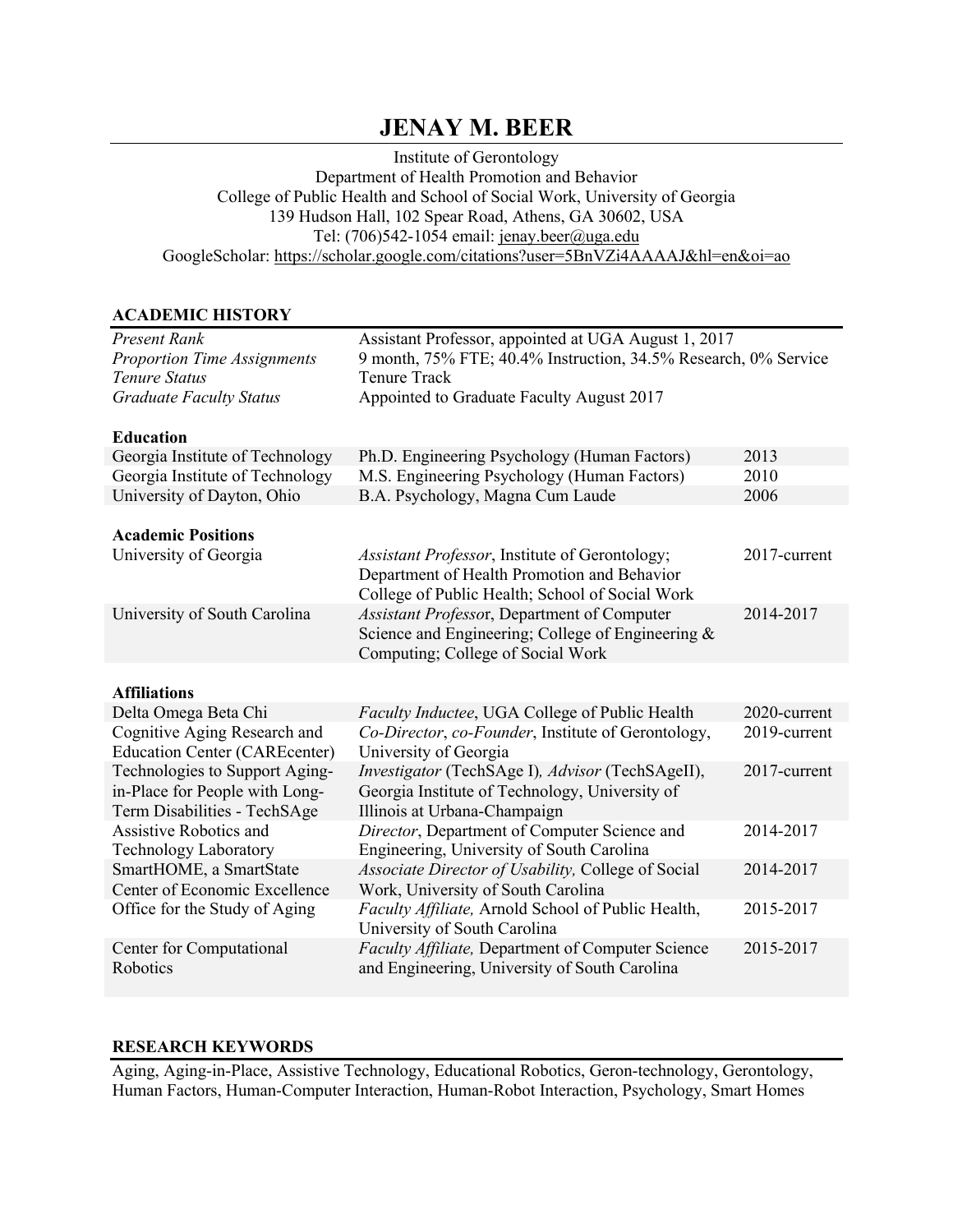L.

# **POST-GRADUATE HONORS, AWARDS, & NOMINATIONS**

| First Inaugural Faculty Innovation Fellows, Innovation Gateway, UGA               | 2019-2020 |
|-----------------------------------------------------------------------------------|-----------|
| • UGA NSF iCorps, commercialization training, award: \$10k                        |           |
| Best Overall Poster and Presentation, SE Gerontology Student Mentoring Conference | 2018      |
| Mentored MPH student, Kasey Smith.<br>$\bullet$                                   |           |
| Teacher of the Year Nomination, School of Social Work, UGA                        | 2018      |
| Student nomination for Teacher of the Year, MSW-Athens Program<br>$\bullet$       |           |
| Graduate School Outstanding Mentoring Award Nomination, UGA                       | 2018      |
| • Student nomination, research guidance, preparation for career placement         |           |
| Leadership and Service Awards Nomination and Finalist, UofSC                      | 2017      |
| Student nomination contribution to community/university through service           |           |
| Distinguished Undergraduate Research Mentor Award Nomination, UofSC               | 2017      |
| Student nominated; excellence in undergraduates research mentorship<br>$\bullet$  |           |
| First Place Discovery Day Poster Award, University of South Carolina              | 2016      |
| Mentored undergraduate computer science student Omer Ansari                       |           |

• Mentored undergraduate computer science student, Omar Ansari

# **INSTRUCTION**

| <b>University of Georgia</b>           |                  | Year(s)               | <b>Enrolled</b> | <b>Credit</b>  | <b>Rating</b> |
|----------------------------------------|------------------|-----------------------|-----------------|----------------|---------------|
|                                        | <b>GRNT 8200</b> | Spg 2021              | 6               | 18             |               |
| Public Health and Aging*               |                  | Spg 2020              | 20              | 60             | $-$           |
|                                        |                  | Fall 2020             | $\overline{4}$  | 12             | 4.1/5         |
| Smart Tech in an Aging Society**       | <b>GRNT 7500</b> | Fall 2019             | 11              | 33             | 5.0/5         |
|                                        |                  | Fall 2018             | 14              | 42             | 4.7/5         |
| Smart Tech in an Aging Society**       | <b>GRNT 3500</b> | Fall 2020             | 8               | 24             | 4.8/5         |
|                                        |                  | Fall 2018             | 19              | 57             | 4.9/5         |
| Social Work Healthcare Settings        | <b>SOWK 7190</b> | Spg 2018              | 14              | 42             | 4.7/5         |
| Undergraduate Mentorship               | GRNT 4960-4990   | 2018-2019             | 7               | 21             | --            |
|                                        | <b>HPRB 4960</b> | 2020-2021             | 6               | 12             |               |
| Masters Mentorship                     | <b>HPRB 7000</b> | 2019                  | $\overline{2}$  | 9              |               |
|                                        | PBHL 7560, 7800  | 2020                  | 5               | 21             |               |
|                                        | GRNT 8000-8010   | 2019-2021             | 5               | 15             |               |
|                                        | <b>HPRB 8000</b> | 2019                  | $\overline{2}$  | 6              |               |
| Doctorate Mentorship                   | HPRB 9000-9300   | 2019-2021             | $\overline{7}$  | 41             | --            |
|                                        | SOWK 8309-8429   | 2019-2020             | 4               | 12             |               |
|                                        | SOWK 9000-9300   | 2019-2021             | 9               | 48             |               |
| <b>University of South Carolina</b>    |                  | <b>Term</b>           | <b>Enrolled</b> | <b>Credit</b>  | <b>Rating</b> |
| Human Behavior Social Environ          | <b>SOWK 341</b>  | Spg 2016              | 14              | $-$            | 4.6/5         |
|                                        |                  | Fall 2016             | 43              |                | 4.6/5         |
| Human-Computer Interaction**           | <b>CSCE 572</b>  | Fall 2015             | 18              | $-$            | 4.8/5         |
|                                        |                  | Fall 2014             | 19              |                | 4.8/5         |
| Human Behavior Social Environ*         | <b>SOWK 716</b>  | Spg 2013              | 17              | $\overline{a}$ | 4.7/5         |
| <b>Georgia Institute of Technology</b> |                  | Year                  | <b>Enrolled</b> | <b>Credit</b>  | <b>Rating</b> |
| Engineering Psychology*                | <b>PSYC 2270</b> | Fall 2012             | 39              | $-$            | 4.7/5         |
| Introductory Psychology*               | <b>PSYC 1101</b> | Spg 2013<br>Fall 2010 | $100+$          |                | n/a           |
|                                        |                  | Spg 2012              |                 |                | 4.7/5         |
| Applied Experimental Psych Lab*        | <b>PSYC 4031</b> | Spg 2011              | $13 - 25$       |                | 4.4/5         |
|                                        |                  | Spg 2010              |                 |                | 4.6/5         |

**Total UGA credit hours: 473.** *Note***:** \*\* development of new course; \* revamp of course content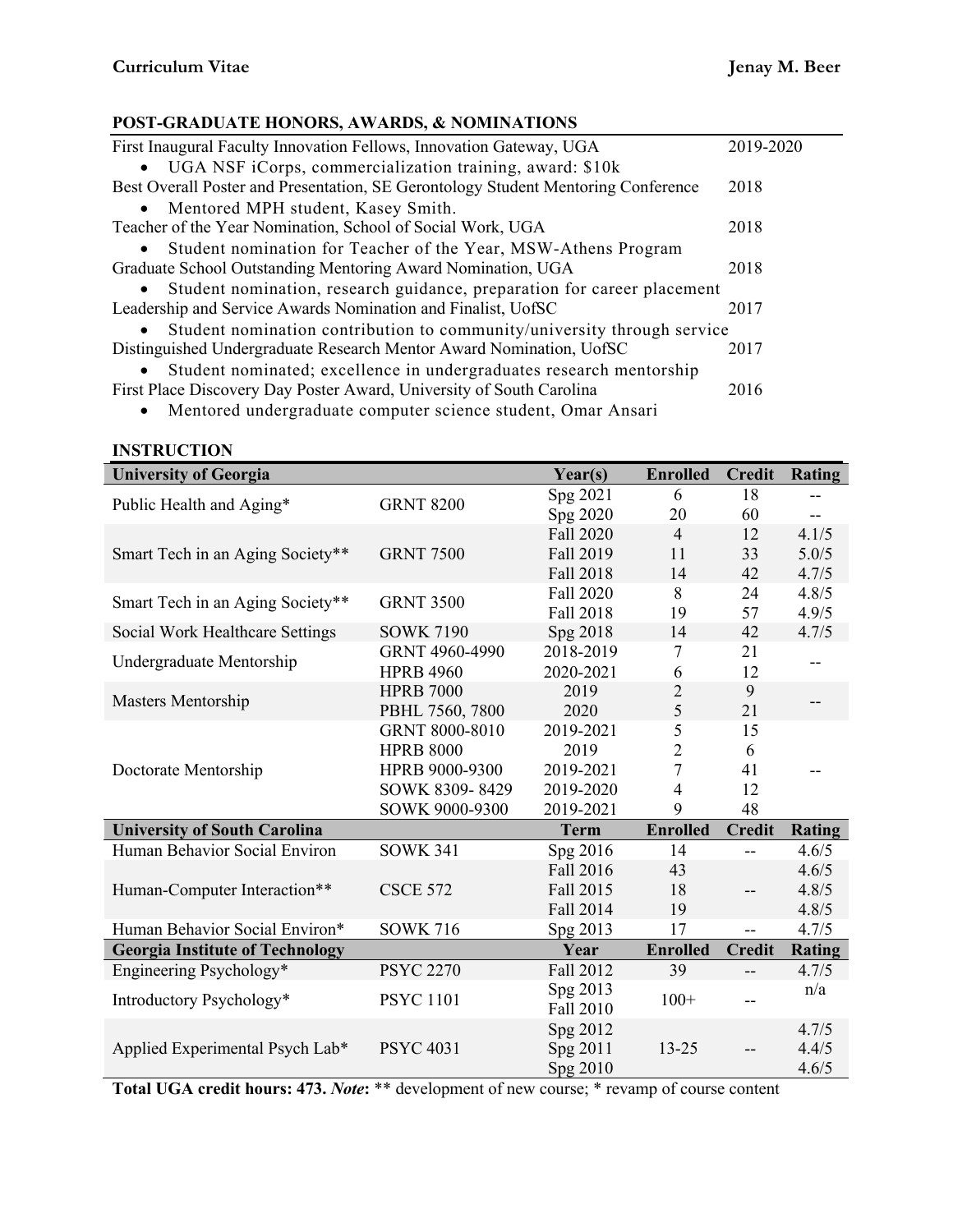| <b>Doctoral Students</b> | <b>Degree</b> | <b>Dissertation Topic</b>                     | Years            |
|--------------------------|---------------|-----------------------------------------------|------------------|
| Anita Reina              | Public Health | (Committee member) Mindfulness Eating         | $2020 - current$ |
| Lindsay White            | Public Health | (Committee member) Fitness Tracker Use        | $2019$ – current |
| <b>Bailey Collette</b>   | Public Health | (Chair) Tele-Cognitive Assessment             | $2018 - current$ |
| George Mois              | Social Work   | (Chair) Telepresence for Social Connection    | $2018 - current$ |
| Jessica Shotwell         | Public Health | (Committee member) Health Literacy Autonomy   | $2017 - current$ |
| <b>Masters Students</b>  | <b>Degree</b> | <b>Thesis or Project</b>                      | Years            |
| Kellye Call              | <b>MSW</b>    | (GA) Dementia Individualized Support Planning | $2020 - 2021$    |
| Deborah Kim              | <b>MSW</b>    | (GA) Dementia Education/Support Programming   | $2019 - 2021$    |
| Chelsea Johnson          | MSW/MPH       | (Capstone) Cancer Survivorship Programming    | $2019 - 2020$    |
| <b>Bailey Collette</b>   | <b>MPH</b>    | (Internship) Piano Robot                      | $2018 - 2020$    |
| Madeline Eason           | <b>MPH</b>    | (Capstone) Dementia Education Evaluation      | $2019 - 2020$    |
| Taylor Mackin            | <b>MSW</b>    | (GA) Tele-exercise Feasibility                | $2017 - 2019$    |
| Taylor Kennedy           | MSW/MPH       | (GA) Lung Cancer Survivorship                 | $2017 - 2019$    |
| uGrad Students           | <b>Degree</b> | Project                                       | Years            |
| Ifeolusa Adu             | Public Health | Grandparents Raising Grandchildren            | $2021 - current$ |
| Kathryn Calloway         | Public Health | Tele-Cognition                                | $2021 - current$ |
| Arya Datta               | Public Health | <b>Nutrition</b>                              | $2020$ – current |
| Sarah Schultz            | Public Health | Piano Robot                                   | $2019 - current$ |
|                          |               | CURO scholarship recipient (twice)            |                  |
| Marielle Quinn           | Public Health | Dementia Education and Outreach               | $2020$ – current |
| Amber Data               | Public Health | Tele-exercise                                 | $2018 - 2020$    |
|                          |               | CURO scholarship recipient                    |                  |
| Claire Anderson          | Public Health | Piano Robot                                   | $2019 - 2020$    |

# **UNIVERSITY OF GEORGIA RESEARCH MENTORSHIP**

# **UNIVERSITY OF SOUTH CAROLINA RESEARCH MENTORSHIP**

| <b>Doctoral Students</b> | <b>Degree</b> | <b>Dissertation Topic</b>                        | <b>Years</b>  |
|--------------------------|---------------|--------------------------------------------------|---------------|
| Karina Liles             | CS            | (Chair) Ms. An: the Robot Teaching Assistant     | $2013 - 2018$ |
|                          |               | SPARC and GEM Scholarship Recipient              |               |
| Xian Wu                  | <b>CS</b>     | (Chair) Usable Privacy-Enhanced Telepresence     | $2013 - 2018$ |
| <b>Masters Students</b>  | <b>Degree</b> | <b>Thesis or Project</b>                         | <b>Years</b>  |
| Abena Boateng            | <b>MSW</b>    | Fall Risk Education for Caregivers               | $2016 - 2017$ |
| Satasade Roberts         | <b>MSW</b>    | Challenges in Aging-in-Place Focus Groups        | $2016 - 2017$ |
| Sarah Andress            | <b>MSW</b>    | Technology Use in Senior Care                    | $2016 - 2017$ |
| Briana Calhoun           | <b>MSW</b>    | Technology Use in Senior Care                    | $2015 - 2017$ |
| Allison Hoyt             | <b>MSW</b>    | Video Diary with African American Older Adults   | $2015 - 2016$ |
| Melissa Henderson        | Engin Mgmt    | <b>Industrial Robot Acceptance</b>               | $2014 - 2015$ |
| Michelle Boren           | <b>MSW</b>    | Robot Music Therapy for Children with Autism     | $2013 - 2015$ |
| Allison Kacmar           | <b>MSW</b>    | <b>Smart Presence for Retirement Communities</b> | $2014 - 2015$ |
| <b>Tashay Davis</b>      | <b>MSW</b>    | General Graduate Assistant                       | $2014 - 2015$ |
| uGrad Students           | <b>Degree</b> | Project                                          | <b>Years</b>  |
| Abby Holdeman            | CS            | <b>Educational Robotics</b>                      | $2015 - 2017$ |
| <b>Clifton Perry</b>     | <b>CS</b>     | <b>Educational Robotics</b>                      | $2015 - 2017$ |
| De'Aira Bryant           | <b>CS</b>     | Robotic Assisted Teaching                        | $2014 - 2017$ |
|                          |               | Magellan Scholarship Recipient                   |               |
| Emma Dorbina             | CS            | Telewellness; ARTlab Webmaster                   | $2014 - 2017$ |
| Rebecca Thomas           | Psych         | Telewellness for Older Adults with Disability    | $2015 - 2016$ |
| Omar Ansari              | <b>CS</b>     | Use of Telepresence in Classrooms                | $2014 - 2016$ |
|                          |               | Magellan Scholarship Recipient                   |               |
| Ben Aaron                | <b>CS</b>     | General Research Assistant                       | $2014 - 2016$ |
| Alyssa Shofner           | <b>CS</b>     | <b>EDICT: Triage App</b>                         | $2015 - 2016$ |
| Rachel Stuck             | Psych         | Telewellness for Older Adults with Disability    | $2013 - 2015$ |
| <b>Blakeley Hoffman</b>  | <b>CS</b>     | General Research Assistant                       | $2014 - 2015$ |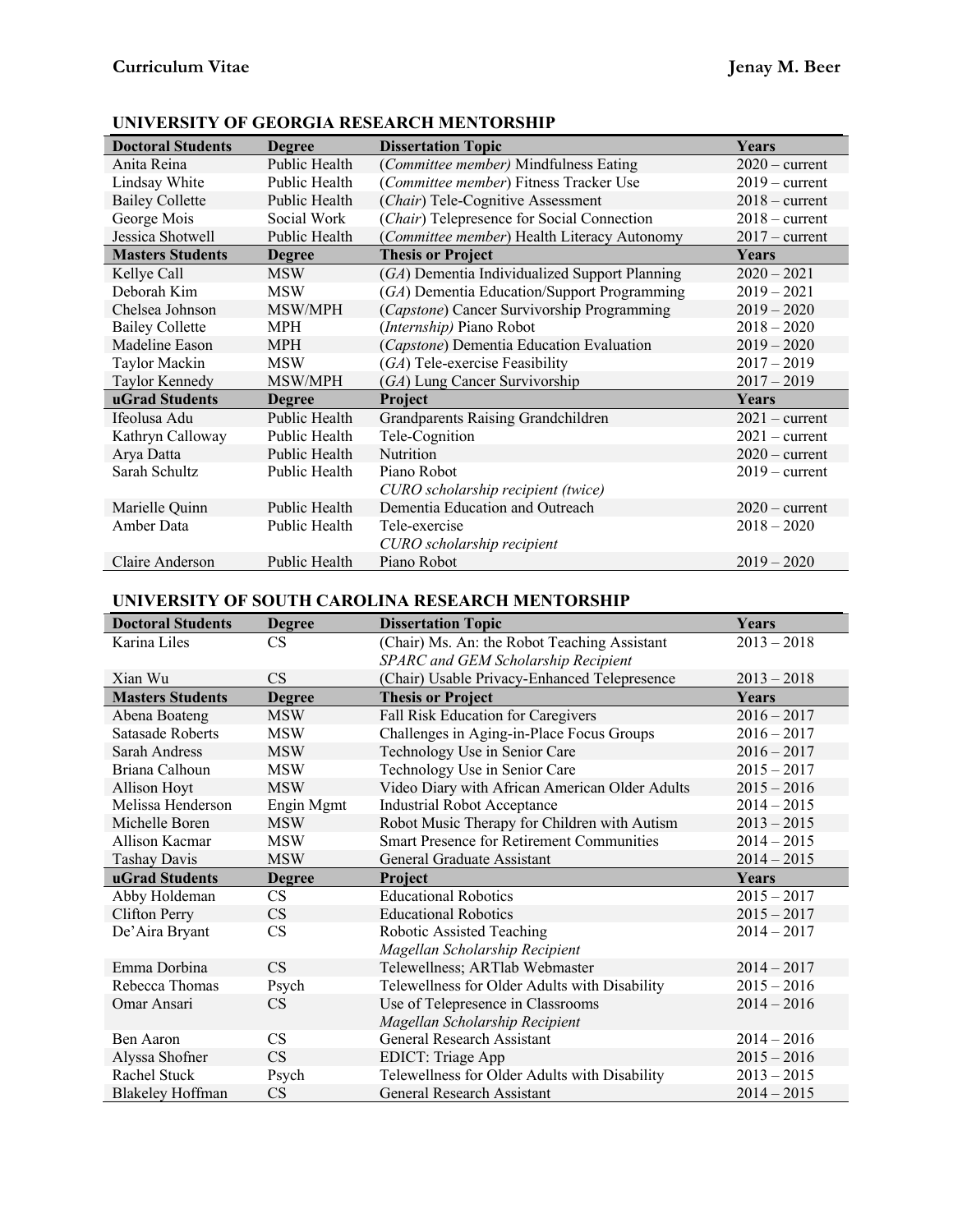# **PEER-REVIEWED JOURNAL PUBLICATIONS**

Underline = mentored student co-author; authorship order determined by ICMJE guidelines; first authorship denotes primary responsibility of drafting manuscript; last author denotes senior author.

- [J.23] McDonnell, K. K., Gallerani, D. G., Newsome, B. R., Owens, O. L., **Beer, J. M.**, Myren-Bennett, A. R., Regan, E., Hardin, J. W., & Webb, L. A. (2020). A Prospective Pilot Study Evaluating Feasibility and Preliminary Effects of Breathe Easier: A Mindfulness-based Intervention for Survivors of Lung Cancer and Their Family Members. *Integrative cancer therapies*, *19*, 1-14.
- [J.21] Owens, O. L., **Beer, J. M**., Revels, A., White, K. (2020). The lived experiences of older lowincome African Americans living alone: Implications for aging in place in the United States. *Journal of Aging and Environment.* DOI: 10.1080/26892618.2020.1780662
- [J.20] **Beer, J. M**., Smith, K. N., Kennedy, T., Mois, G., Acena, D., Gallerani, D. G., McDonnell, K. K., Owens, S. L., (2020). A focus group evaluation of Breathe Easier: A mindfulness-based mHealth app for survivors of lung cancer and their family members. *American Journal of Health Promotion, 34*(7), 770-778.
- [J.19] Owens, O. L., Smith, K. N., **Beer, J. M.**, Gallerani, D. G., McDonnell, K. K., (2020). A qualitative cultural sensitivity assessment of Breathe Easier mobile application for lung cancer survivors and their families. *Oncology Nursing Forum*, *47*(3), 1-12.
- [J.18] Mois, G., & **Beer, J. M.** (2020). The role of healthcare robotics in providing support to older adults: A socio-ecological perspective. *Current Geriatric Reports*, 1-8.
- [J.17] Owens, O. L., **Beer, J. M.**, Reyes, L. I., & Thomas, T. L. (2019). Systematic review of commercially available mobile phone applications for prostate cancer education. *American Journal of Men's Health*, *13*(1), 1-14.
- [J.16] Owens, O. L., **Beer, J. M.**, Revels, A., & Levkoff, S. (2019). Feasibility of using a video diary methodology with older African Americans living alone. *Qualitative Social Work, 18*(3), 397- 416.
- [J.15] Owens, O. L., **Beer, J. M.**, Reyes, L. I., Gallerani, D. G., Myhren-Bennett, A. R., & McDonnell, K. K. (2018). Mindfulness-Based Symptom and Stress Management Apps for Adults with Chronic Lung Disease: Systematic Search in App Stores. *JMIR mHealth and uHealth*, *6*(5).
- [J.14] Chen, T. L., Bhattacharjee, T., **Beer, J. M.**, Ting, L. H., Hackney, M. E., Rogers, W. A., & Kemp, C. C. (2017). Older adults' acceptance of a robot for partner dance-based exercise. *PloS one*, *12*(10), e0182736 (E-pub available).
- [J.13] Mitzner, T. L., Stuck R., Hartley, J. Q., **Beer, J. M.**, & Rogers, W. A. (2017). Acceptance of televideo technology by adults aging with a mobility impairment for health and wellness interventions. *Journal of Rehabilitation and Assistive Technologies Engineering, 4,* 1-12.
- [J.12] **Beer, J. M**., Prakash, A., Smarr, C-. A., Chen, T. L., Hawkins, K., Nguyen, H., Deyle, T., Mitzner, T. L., Kemp, C. C., & Rogers, W. A. (2017). Older users' acceptance of an assistive robot: Attitudinal changes following brief exposure. *Gerontechnology, 16*(1), 21-36)*.*
- [J.11] **Beer, J. M.,** Mitzner, T. L., Stuck, R. E., & Rogers, W. A. (2015). Design considerations for technology interventions to support social and physical wellness for older adults with disability. *International Journal of Automation & Smart Technology (AUSMT), 5*(4), 249-264.
- [J.10] **Beer, J. M.**, Smarr, C. A., Fisk, A. D., & Rogers, W. A. (2015). Younger and older users' recognition of virtual agent facial expressions. *International Journal of Human-Computer Studies, 75*, 1-20.
- [J.9] **Beer, J. M.,** Fisk, A. D., Rogers, W. A., (2014). Toward a framework for levels of robot autonomy in Human-Robot Interaction. *Journal of Human-Robot Interaction, 3*(2), 74-99.
- [J.8] **Beer, J. M.,** McBride, S. E., Mitzner, T. L., & Rogers, W. A. (2014). Understanding challenges in the front lines of home health care: A human-systems approach. *Applied Ergonomics, 45*, 1687-1699.
- [J.7] Smarr, C.-A., Mitzner, T. L., **Beer, J. M.**, Prakash, A., Chen, T. L., Kemp, C. C., & Rogers, W. A. (2014). Domestic robots for older adults: Attitudes, preferences, and potential. *International Journal of Social Robotics, 6*(2), 229-247.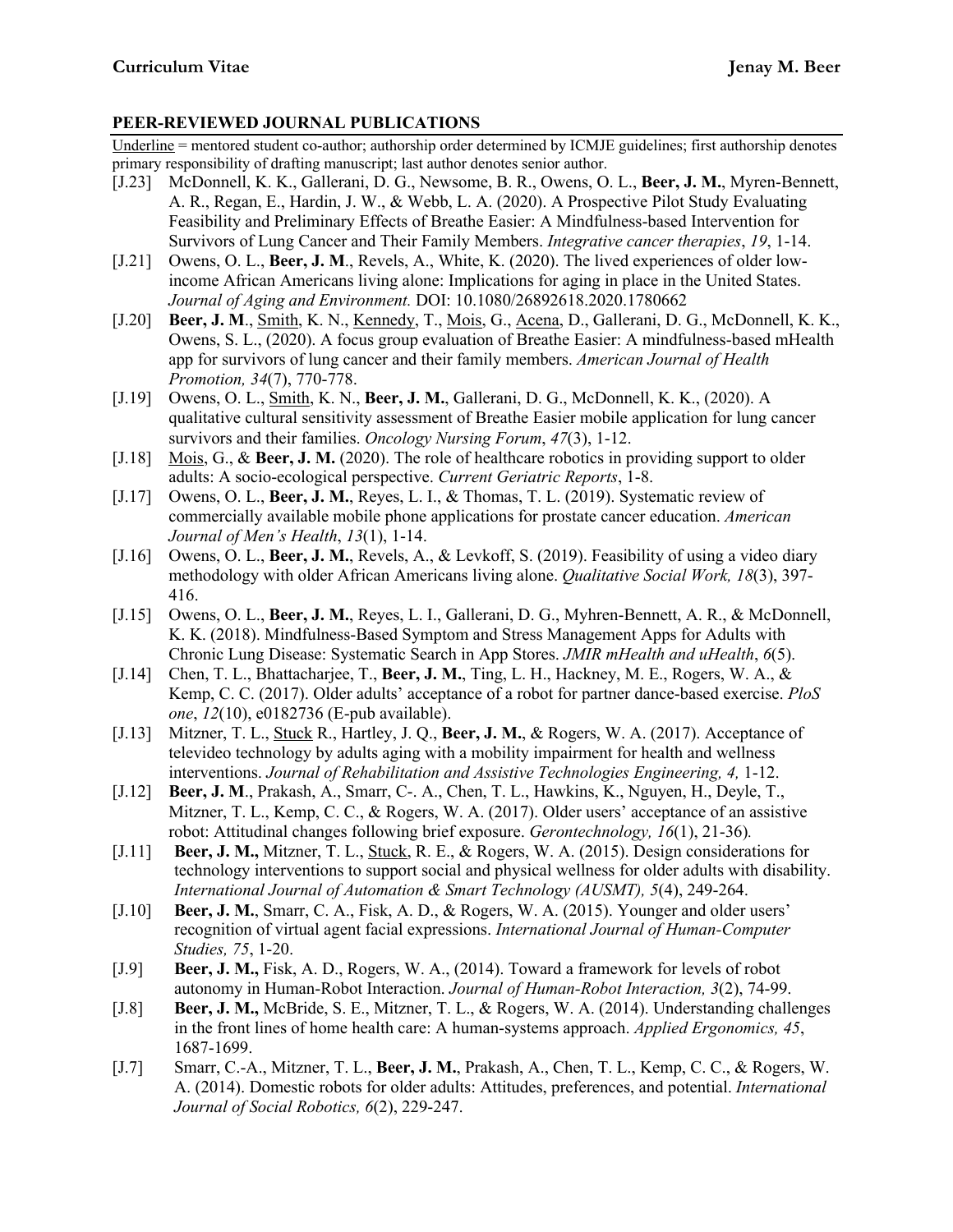- [J.6] Fausset, C.B., Bujak, K.R., Kline, K.A., **Beer, J.M.**, Smarr, C., Adams, A., McBride, S.E., & Burnett, J.S. (2012). Leaving the lecture hall: Conducting HF/E outside the classroom. *Ergonomics in Design, 20*(3), 23-26.
- [J.5] Cullen, R. H., Smarr, C.-A., Serrano-Baquero, D., McBride, S. E., **Beer, J. M.**, & Rogers, W. A. (2012). The smooth (tractor) operator: Outcomes of a knowledge engineering project. *Applied Ergonomics, 43*(6), 1122-1130.
- [J.4] McBride, S. E., **Beer, J. M.**, Mitzner, T. L., & Rogers, W. A. (2011). Challenges for home health care providers: A needs assessment. *Physical & Occupational Therapy in Geriatrics, 29*(1), 5-22.
- [J.3] Crutcher, R. J., & **Beer, J. M.** (2011). An auditory analog of the picture superiority effect. *Memory & Cognition*, *39*, 63-74.
- [J.2] **Beer, J. M.**, & Ezer, N. (2008). Human-robotic interactions: The development of "helping robots" for the older population. *Signpost: Journal of Dementia and Mental Health Care for Older People*, *13*(2), 31-33.
- [J.1] McBride, S. E., **Beer, J. M.**, & Olson, K. E. (2008). Automation and aging: The future is now. *Signpost: Journal of Dementia and Mental Health Care for Older People*, *13*(2), 26-28.

# **PEER-REVIEWED PROCEEDINGS\* (with Conference Presentation)**

Underline = mentored student co-author; authorship order determined by ICMJE guidelines; first authorship denotes primary responsibility of drafting manuscript; last author denotes senior author. *\*In technical fields, especially computing-related, proceedings are highly selective, highly visible, and hold similar*

*status to journals. Proceedings are published, 4-8 pages, peer reviewed, and undergo a revise-and-resubmit period.*

- [P.36] Mois, G., & **Beer, J. M.** (2020). Toward a framework for embodiment in communication technologies: facilitating social connectivity for older adults. *Proceedings of the Human Factors and Ergonomics Society Annual Meeting.* SAGE Publications.
- [P.35] Mois, G., Collette, B. A., Renzi-Hammond, L. M., Boccanfuso, L., Ramachandran, A., Gibson, P., Emerson, K. G., **Beer, J. M.**, (2020). Understanding Robots' Potential to Facilitate Piano Cognitive Training in Older Adults with Mild Cognitive Impairment. *Proceedings of the International Conference on Human-Robot Interaction* [Late Breaking Report], ACM/IEEE.
- [P.34] Mois, G., Mackin, T. E., Datta, A., Koon, L. M., Rogers, W. A., Mitzner, T. L., & **Beer, J. M.** (2019). Perceptions from People Aging with a Mobility Impairment towards using Tele-Technology for Exercise. *Proceedings of the Human Factors and Ergonomics Society Annual Meeting* (pp. 11-15). SAGE Publications.
- [P.33] **Beer, J. M.**, Rogers, W. A., Sanford, J. A., Remillard, E. T., Phillips, C., & Campbell, M. (2019). A Panel Discussion on Human Factors Considerations for Persons Aging-in-Place with Disability. *Proceedings of the Human Factors and Ergonomics Society Annual Meeting* (pp. 1- 5). SAGE Publications.
- [P.32] Wu, X., Thomas, R. C., Drobina, E. C., Mitzner, T. L., & **Beer, J. M.** (2017). Telepresence Heuristic Evaluation for Adults Aging with Mobility Impairment. In *Proceedings of the Human Factors and Ergonomics Society Annual Meeting (pp. 16-20). SAGE Publications.*
- [P.31] Wu, X., Thomas, R., Drobina, E., Mitzner, T. L., & **Beer, J. M.** (2017). An evaluation of a telepresence robot: User testing among older Americans with mobility impairment. *Proceedings of the International Conference on Human-Robot Interaction* [Late Breaking Report], 325-326.
- [P.30] Stuck, R. E., Hartley, J. Q., Mitzner, T. L., **Beer, J. M.**, & Rogers, W. A. (2017). Understanding attitudes of adults aging with mobility impairments toward telepresence robots. *Proceedings of the International Conference on Human-Robot Interaction [Late Breaking Report]*, 293-294.
- [P.29] Liles, K. R., Bryant, D. G., & **Beer, J. M.** (2017). Developing a robot hip-hop dance game to engage rural minorities in Computer Science. *Proceedings of the International Conference on Human-Robot Interaction [Late Breaking Report]*, 80-90.
- [P.28] Liles, K. R., Perry, C. D., Craig, S., & **Beer, J. M.** (2017). Student perceptions: The test of Spatial Contiguity and gestures for robot instructors. *Proceedings of the International*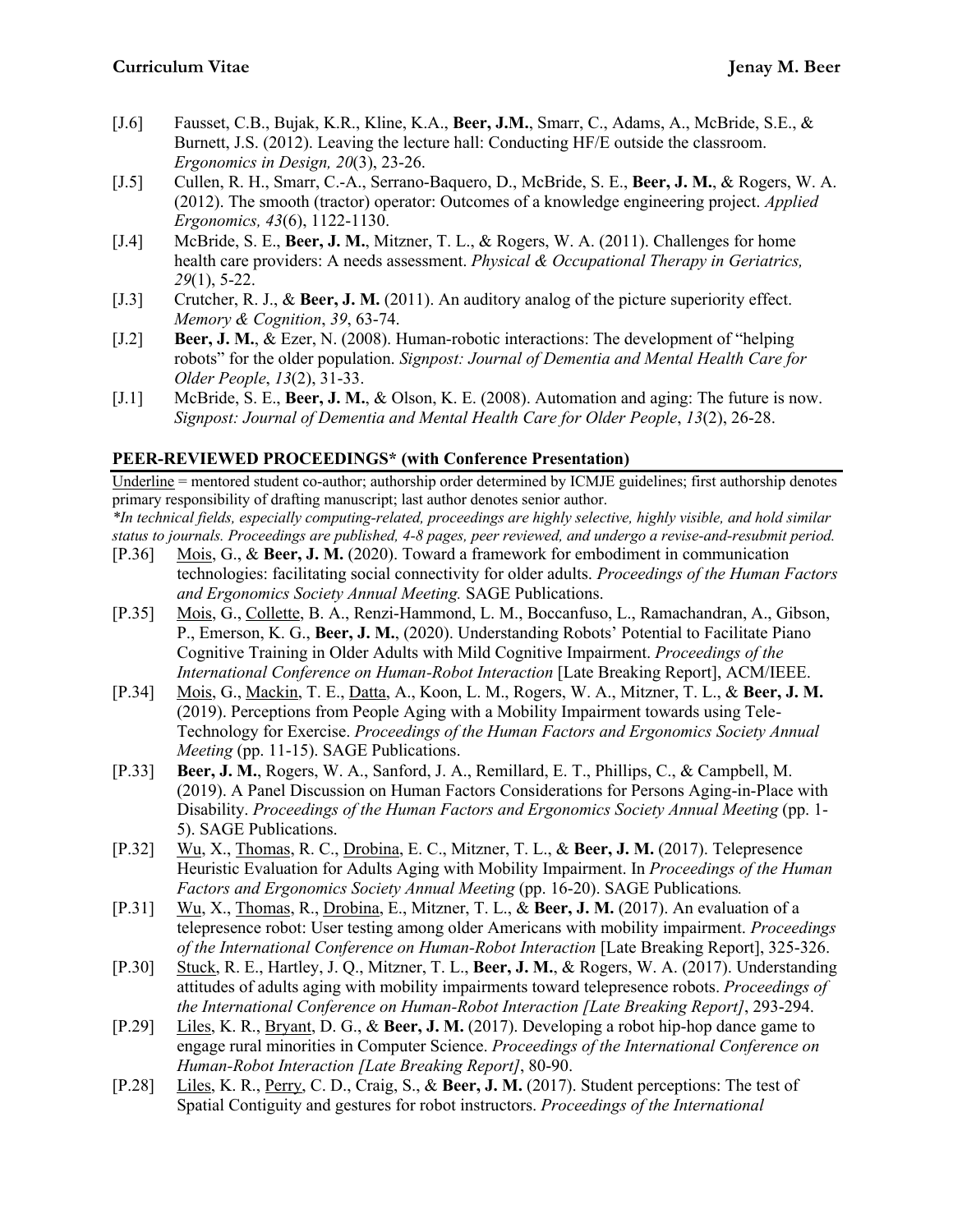*Conference on Human-Robot Interaction [Late Breaking Report]*, 185-186.

- [P.27] Liles, K. R., Bryant, D. G., & **Beer, J. M**. (2017). How Can Social Robots Motivate Students to Practice Math? *Proceedings of the International Conference on Human-Robot Interaction [Late Breaking Report]*, 353-354.
- [P.26] Wu, X., Stuck, R.E., Mitzner, T. L., Rogers, W. A., & **Beer, J. M**. (2016). Televideo for older adults with mobility impairment: a needs assessment. *Proceedings of the International Conference on Rehabilitation Engineering and Assistive Technology (RESNA/NCART)*.
- [P.25] **Beer, J. M.**, Boren, M., & Liles, K. R. (2016). Robot assisted music therapy: A case study with children. *Proceedings of the International Conference on Human-Robot Interaction [Late Breaking Report]*, 419-420.
- [P.24] Liles, K. R., & **Beer, J. M.** (2015). Ms. An, feasibility study with a robot teaching assistant. *Proceedings of the International Conference on Human-Robot Interaction [Late Breaking Report]*, 83-84.
- [P.23] Liles, K. R., Kacmar, A. A., Stuck, R. E., **Beer, J. M.** (2015). Smart presence for retirement community employees. *Proceedings of the International Conference on Human-Robot Interaction [Late Breaking Report]*, 85-86.
- [P.22] Wu, X., Stuck, R. E., Rekleitis, I., & **Beer, J. M.** (2015). Towards a human factors model for underwater robotics. *Proceedings of the International Conference on Human-Robot Interaction [Late Breaking Report]*, 159-160.
- [P.21] Liles, K. R., & **Beer, J. M**. (2015). Rural minority students' perceptions of Ms. An, the robot teaching assistant, as a social teaching tool. *Proceedings of the Human Factors and Ergonomics Society Annual Meeting* (pp. 372-376). SAGE Publications*.*
- [P.20] Liles, K. R., Stuck, R. E., Kacmar, A. A., & **Beer, J. M**. (2015). Understanding retirement community employee's perceived benefits and concerns of smart presence technology. *Proceedings of the Human Factors and Ergonomics Society Annual Meeting* (pp. 75-79)*.* SAGE Publications.
- [P.19] Wu, X., Stuck, R. E., Rekleitis, I. & **Beer, J. M.** (2015). Towards a framework for human factors in underwater robotics. *Proceedings of the Human Factors and Ergonomics Society Annual Meeting* (pp. 115-119). SAGE Publications*.*
- [P.18] **Beer, J. M**., Fisk, A. D., & Rogers, W. A. (2015). Commanding home robots: A comparison between older adults with and without mobility loss. *Proceedings of the Human Factors and Ergonomics Society Annual Meeting* (pp. 70-74). SAGE Publications*.*
- [P.17] Liles, K. R., Stuck, R. E., Kacmar, A. A., & **Beer, J. M**. (2015). Use Cases of Smart Presence for Retirement Communities. *Proceedings of the HCI International (HCII); Human Aspects of IT for the Aged Population*. (pp. 446-455). Springer. [Invitation only]
- [P.16] Weiss, A., **Beer, J. M.**, Shibata, T., & Vincze, M. (2014). Socially assistive robots for the aging population: Are we trapped in stereotypes? *Proceedings of the International Conference on Human-Robot Interaction [Workshop Overview],* 497-498.
- [P.15] Prakash, A., **Beer, J. M.**, Deyle, T., Smarr, C.-A., Chen, T. L., Mitzner, T. L., Kemp, C. C., & Rogers, W. A. (2013). Older adults' medication management in the home: How can robots help? *Proceedings of the International Conference on Human-Robot Interaction (HRI)* (pp. 283-290). ACM/IEEE. [Acceptance rate 21%]
- [P.14] **Beer, J. M.**, Fisk, A. D., & Rogers, W. A. (2013). Developing a framework of robot autonomy. *Proceedings of the International Conference on Human-Robot Interaction (HRI) [Late Breaking Report].*
- [P.13] **Beer, J. M.**, Smarr, C.-A., Chen, T. L., Prakash, A., Mitzner, T. L., Kemp, C. C., & Rogers, W. A. (2012). The domesticated robot: Design guidelines for assisting older adults to age in place. *Proceedings of the International Conference on Human-Robot Interaction (HRI)* (pp. 335-342). ACM/IEEE. [Acceptance rate 25%]
- [P.12] **Beer, J. M.**, Prakash, A., Smarr, C.-A., Chen, T. L., Mitzner, T. L., Kemp, C. C., & Rogers, W. A. (2012). "Commanding your robot": Older adults' preferences for controlling home robots.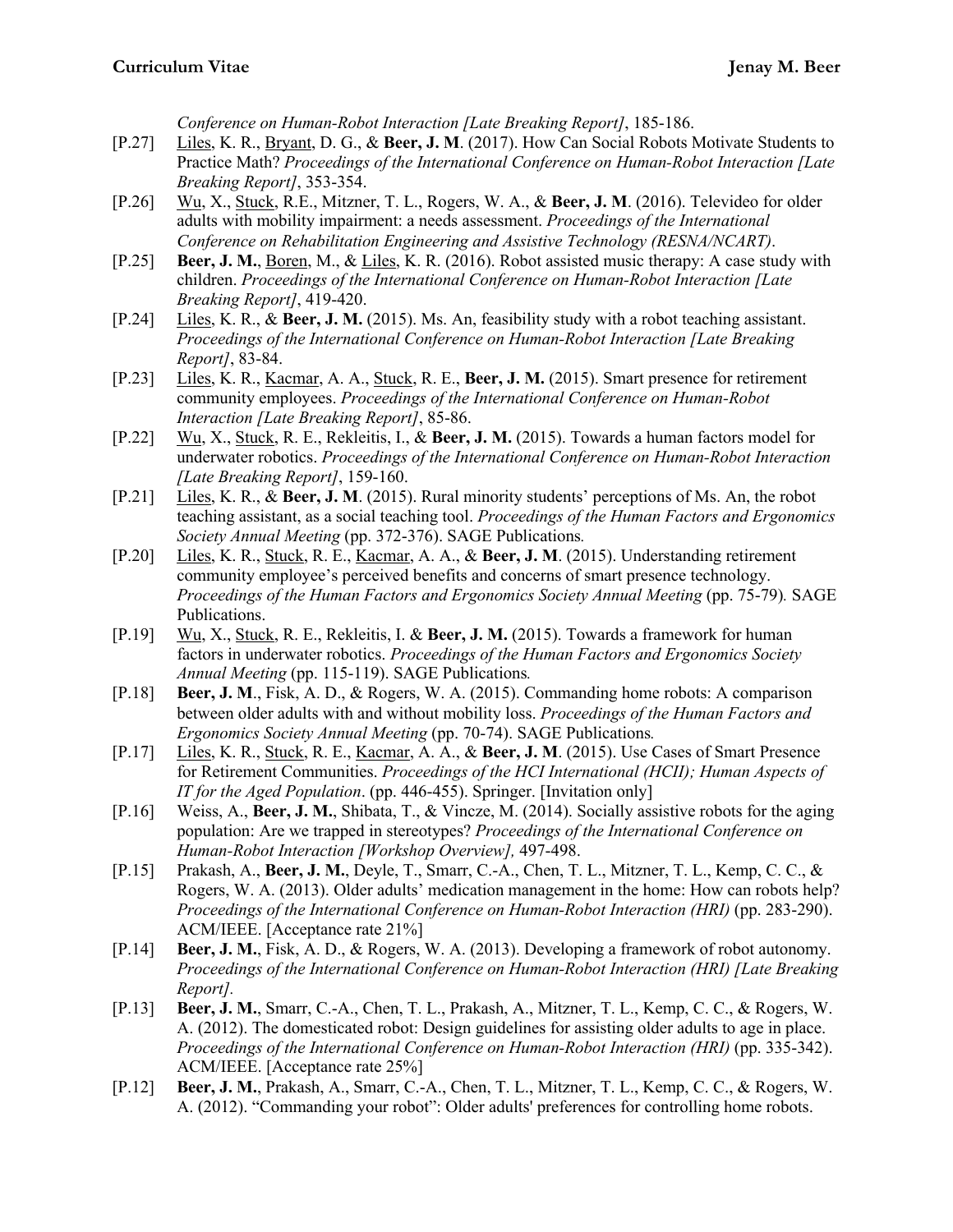*Proceedings of the Human Factors and Ergonomics Society Annual Meeting (pp. 1263-1267).* SAGE Publications.

- [P.11] Smarr, C.-A., Prakash, A., **Beer, J. M.**, Mitzner, T. L., Kemp, C. C., & Rogers, W. A. (2012). Older adults' preferences for and acceptance of robot assistance for everyday living tasks. *Proceedings of the Human Factors and Ergonomics Society Annual Meeting (pp. 153-157).* SAGE Publications.
- [P.10] McBride, S.E., **Beer, J.M.**, Mitzner, T.L. & Rogers, W. A. (2012). Challenges of training older adults in a home healthcare context. *Proceedings of the Human Factors and Ergonomics Society Annual Meeting* (pp. 2492-2496)*.* SAGE Publications.
- [P.9] **Beer, J. M**., & Takayama, L. (2011). Mobile remote presence systems for older adults: Acceptance, benefits, and concerns. *Proceedings of International Conference on Human-Robot Interaction (HRI)* (pp. 19-26). ACM/IEEE*.* [Acceptance rate 22%; **nominated best paper, top 6%**]
- [P.8] Takayama, L., Marder-Eppstein, E., Harris, H., & **Beer, J. M.** (2011). Assisted driving of a mobile remote presence system: System design and controlled user evaluation. *Proceedings of the International Conference on Robotics and Automation* (*ICRA)* (pp. 1883-1889). IEEE. [Acceptance rate 49%]
- [P.7] **Beer, J. M.**, Fisk, A. D., & Rogers, W. A. (2011). Can you recognize your robot's expression? Age-related differences in emotion recognition. *International Conference on Human-Robot Interaction (HRI) - Pioneers Workshop Report* ACM/IEEE.
- [P.6] **Beer, J. M.**, Springman, J. M., McBride, S. E., Mitzner, T. L, & Rogers, W. A. (2011). Needs assessment for certified nursing assistants providing personal care. *Proceedings of the Human Factors and Ergonomic Society Annual Meeting* (pp. 291-295). SAGE Publications.
- [P.5] **Beer, J. M.**, McBride, S. E., Adams, A. E., & Rogers, W. A. (2011). Applied experimental psychology: A capstone course for undergraduate degree programs. *Proceedings of the Human Factors and Ergonomic Society Annual Meeting* (pp. 535-539). SAGE Publications.
- [P.4] Wiltgen, B., **Beer, J. M.,** McGreggor, K., Jiang, K., & Thomaz, A. (2010). The interplay of context and emotion for non-anthropomorphic robots. *Proceedings of the International Symposium on Robot and Human Interactive Communication (RO-MAN)* (pp. 658-663). IEEE.
- [P.3] **Beer, J. M.**, Fisk, A. D., & Rogers, W. A. (2010). Recognizing emotion in virtual agent, synthetic human, and human facial expressions. *Proceedings of the Human Factors and Ergonomic Society Annual Meeting* (pp. 2388-2392). SAGE Publications.
- [P.2] **Beer, J. M.**, Fisk, A. D., & Rogers, W. A. (2009). Emotion recognition of virtual agents: The effects of age and emotion intensity. *Proceedings of the Human Factors and Ergonomic Society Annual Meeting* (pp. 131-135). SAGE Publications.
- [P.1] Mitzner, T. L., **Beer, J. M.**, McBride, S. E., Rogers, W. A., & Fisk, A. D. (2009). Older Adults' Needs for Home Health Care and the Potential for Human Factors Interventions. *Proceedings of the Human Factors and Ergonomic Society Annual Meeting* (pp. 718-722). SAGE Publications.

# **BOOK CHAPTERS**

Underline = mentored student co-author; authorship order determined by ICMJE guidelines; first authorship denotes primary responsibility of drafting manuscript; last author denotes senior author.

- [B.4] Mois, G., & **Beer, J. M**. (2020). Robotics to support aging in place. In R. Pak, E. J. de Visser, and E. Rovira (Ed.) *Living with Robots: Emerging Issues on the Psychological and Social Implications of Robotics*. (pp. 49-74). Academic Press, Chicago
- [B.3] **Beer, J. M**., & Owens, O. L. (2018). "Social agents for aging-in-place: A focus on health education and communication." In R. Pak and A. McClaughlin (Ed.) *Aging, Technology, and Health*. (pp.237-259). Elseiver Academic Press.
- [B.2] **Beer, J. M**., Pakala, S., Liles, K. R., & Wu, X. (2017). "Affective Human-Robot Interaction." In M. Jeon (Ed.) *Handbook of Affective Sciences in Human Factors and Human-Computer Interaction*. Elsevier. (pp. 359-381). Elsvier Academic Press.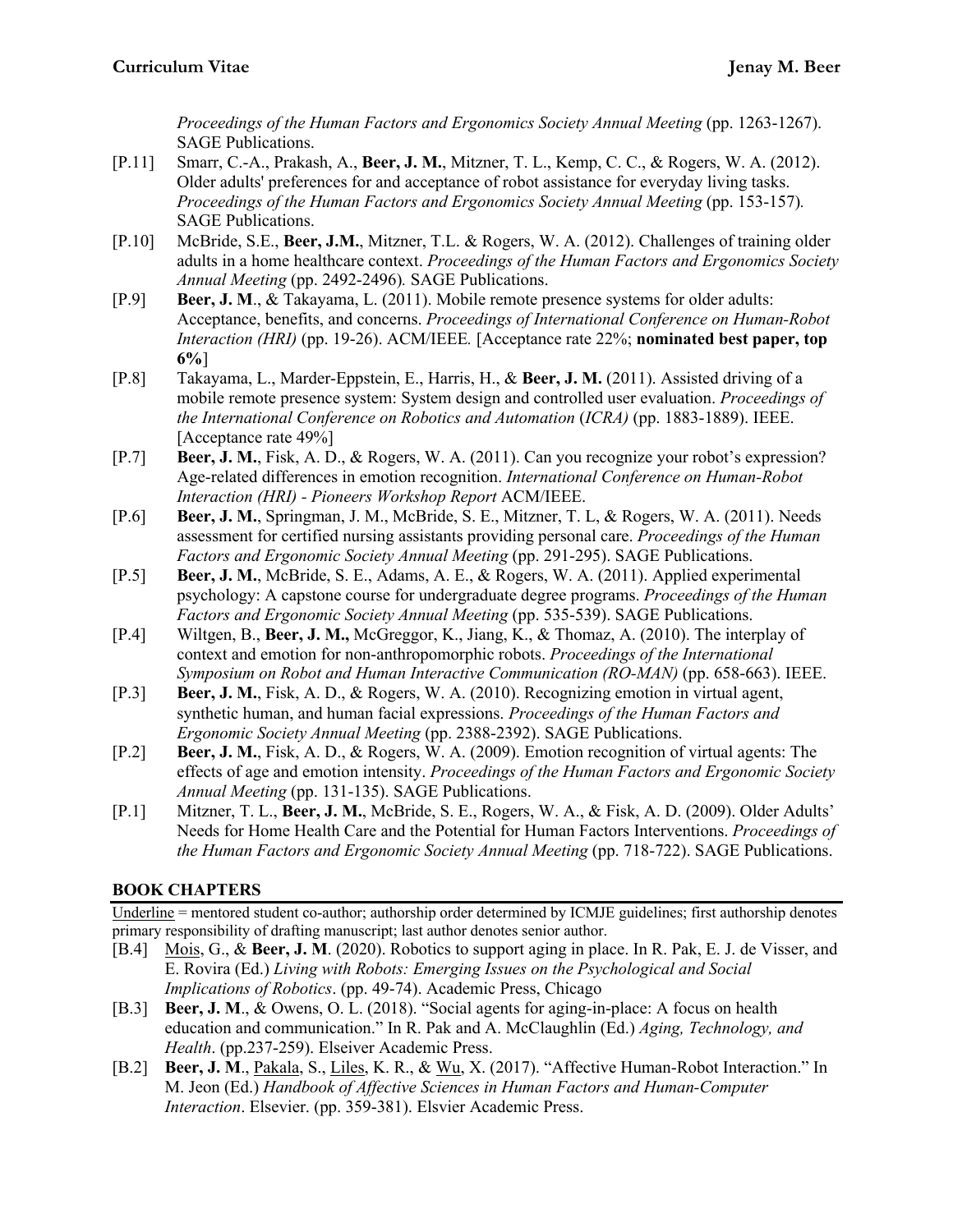[B.1] **Beer, J. M.,** & Rogers, W. A. (2014). "Enabling older adults to interact with robots: Why input methods matter for usability." In A. Neustein (Ed.), *Speech and Automata: Voice-Controlled Medical and Surgical Robots* (pp. 163-182), (book series on Speech Technology and Text Mining in Medicine and Healthcare). De Gruyter, Boston.

# **PEER REVIEWED ABSTRACTS (Conference Poster or Presentation)**

Underline = mentored student co-author; authorship order determined by ICMJE guidelines; first authorship denotes primary responsibility of drafting manuscript; last author denotes senior author.

- [A.46] Mois, G., Collette, B., Renzi-Hammond, L. M., Boccanfuso, L., Ramachandran, A., Gibson, P., Emerson, K. G., & **Beer, J. M.** (2021, January). *Utilizing a Socially Assistive Robot to Increase Access to Cognitive Training Resources* [Poster Presentation]. Society for Social Work and Research Annual Conference. Virtual Conference.
- [A.45] Emerson, K., Kim, D., Mois, G., & **Beer, J. M.** (2020). Coping with the Impact of COVID-19 Safety Recommendations: The Importance of Pets. *Abstracts of the Gerontological Society of America Annual Conference, 4*(1), 937.
- [A.44] Emerson, K., Kim, D., Mois, G., & **Beer, J. M.** (2020). The Impact of COVID-19 Safety Recommendations on Adutls Aged 60 and Older: A Qualitative Study. *Abstracts of the Gerontological Society of America Annual Conference, 4*(1), 959.
- [A.43] Adams, A. E., **Beer, J. M.**, Wu, X., Komsky, J., & Zamer, J. (2020). Social Activities in Community Settings: Impact of COVID-19 and Technology Solutions. *Abstracts of the Gerontological Society of America Annual Conference, 4*(1), 957.
- [A.42] Zamer, J., Adams, A. E., **Beer, J. M.**, Wu, X., & Komsky, J. (2020). Social Assistive Robots for Assisting Activity Professionals. *Abstracts of the Gerontological Society of America Annual Conference, 4*(1), 929.
- [A.41] Wu. X., & **Beer, J. M.** (2020). Usable and Privacy-Enhanced Telepresence Robots for Older Adults Aging-in-Place. *Abstracts of the Gerontological Society of America Annual Conference, 4*(1), 196.
- [A.40] Mois. G., & **Beer, J. M.** (2020). Leveraging Assistive Technology Resources to Support Aging in Place: A Scoping Study. *Abstracts of the Gerontological Society of America Annual Conference, 4*(1), 100.
- [A.39] Datta, A., Mois, G., Mackin, T. E., Mitzner, T. L., Koon, L. M., Rogers, W. A. **Beer, J. M.** (2019). Feasibility of Tele-Exercise for Persons Aging with Mobility Impairment. Abstract presented at the *University of Georgia Center for Undergraduate Research Opportunities (CURO) Symposium*. Athens, GA.
- [A.38] McDonnell K. K., Gallerani D. G., Newsome, B. R., Owens O. L., **Beer, J. M**., Webb, L., Bennett, A., Hardin, J. W. (2019). A Dyad-based Mindfulness Cancer Recovery Program to Reduce Lung Cancer Symptoms – A Mixed Methods Study. *International Lung Cancer Conference* September.
- [A.37] Smith. K. N., Kennedy, T., **Beer, J. M**. (2019). Creating Technology-Based Mindfulness Interventions to Support Breast Cancer Treatment and Survivorship: A Literature Review. *Annual Meeting of the Southern Gerontological Society and the Georgia Gerontology Society*. Greensboro, GA.\*
- [A.36] Mitzner, T. M., Remillard, E., Koon, L. M., Beer, J. M., & Rogers, W. A. (2019). The potential of tele-technology for delivering wellness interventions to adults aging with mobility impairments. *Human Factors and Aging Health Care Symposium* (HFES Health), Chicago, IL.
- [A.35] McDonnell, K. K., Owens, O. L., **Beer, J. M.**, Smith, K., Kennedy, T., Acena, D., & Gallerani, D. (2019). Empowering lung cancer survivors and family members to "breathe easier": Adaptation and evaluation of a mhealth intervention. *Journal of Clinical Oncology, 37*(Suppl. 15), e23046-e23046
- [A.34] Mcdonnell, K. K., Owens, O. L., Gallerani, D. G., **Beer, J. M.**, Hardin, J. W., Bennett, A., & Webb, L. (2019). A Dyad-Based Mindfulness Cancer Recovery Program for Survivors and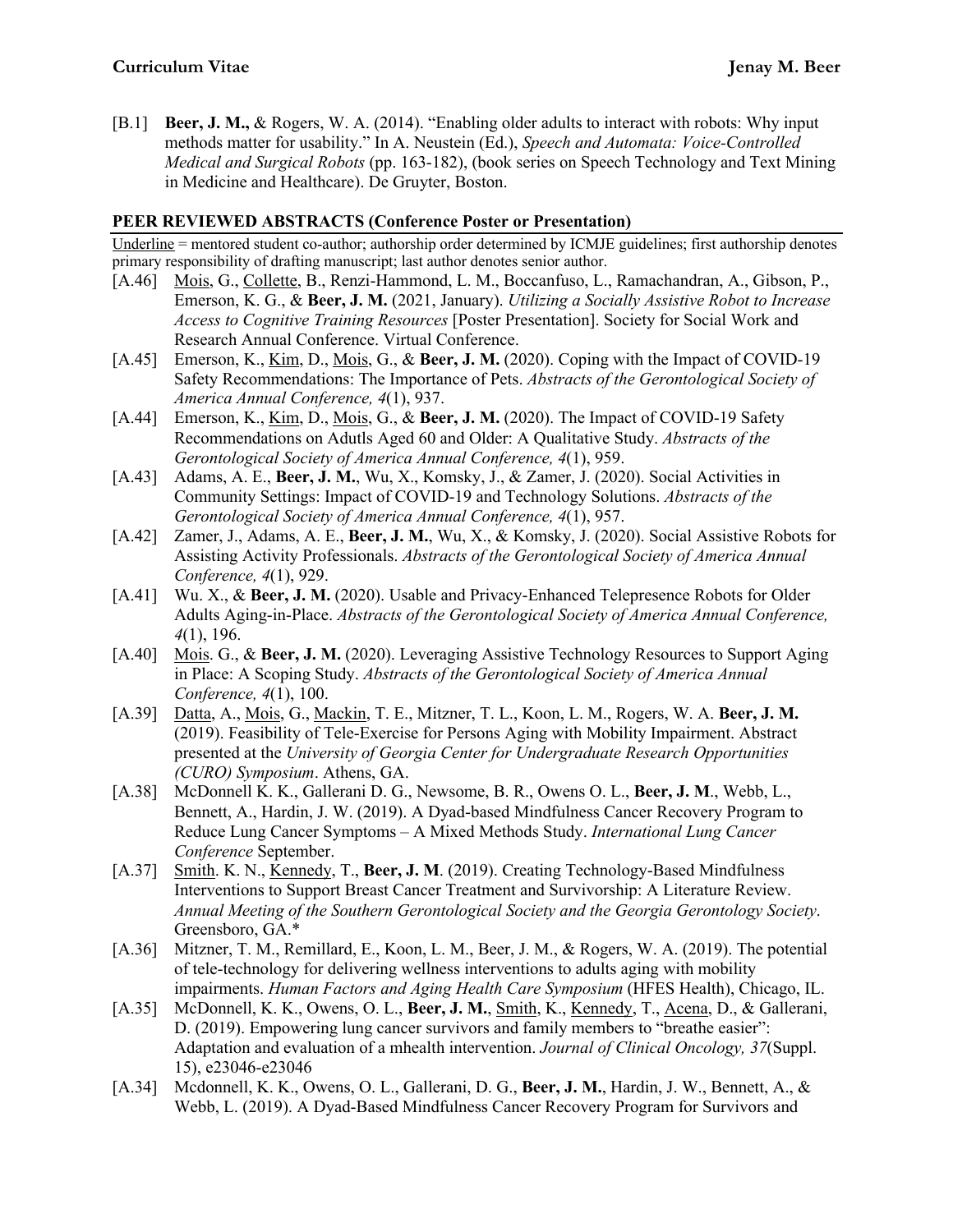Family Members to Reduce Lung Cancer Symptoms. *Journal of Thoracic Oncology*, 14(10).

- [A.33] Mois, G., Washington, T.R., & **Beer, J.M.** (2019). The Influence of Technology on Quality of Life and Aging in Place. *Abstracts of the Gerontological Society of America Annual Conference*, November 13-17, 2019, Austin, TX.
- [A.32] Mois, G., Washington, T.R., & **Beer, J.M.** (2019). Understanding the Role of a Technology Ecosystem to Advance the Quality of Life of Older Adults. *Society for Social Work and Research*, Annual Conference, January 15-19, 2020, Washington, DC.
- [A.31] Mois, G., Collette, B., Renzi-Hammond, L. M., Boccanfuso, L., Ramachandran, A., Gibson, P., Emerson, K. G., & **Beer, J. M.** (2019). Attitudes and preferences for robot-led piano cognitive training: feasibility in mild cognitive impairment. *Abstracts of the Gerontological Society of America Annual Conference*, November 13-17, 2019, Austin, TX.
- [A.30] **Beer, J. M.**, Smith, K. N., Kennedy, T., Acena, D., Gallerani, D., Owens, O. L., McDonnell, K. K. (2018). Designing Breathe Easier: A Mindfulness mHealth Intervention for Lung Cancer Survivors and Family Members. Abstract presented at *UGA's Health Informatics Institute Annual Conference*, November 30th, 2018. Athens, GA.
- [A.29] Adams, A., Saint, S., Zamer, J., Dahlstrom, R., Hedin, D., & **Beer, J. M**. (2018). Acceptance of a socially assistive robot in dementia care. *Abstracts of the Gerontological Society of America* (GSA) Annual Scientific Meeting, 2(1), p. 901*.*
- [A.28] Koon, L., **Beer, J. M.**, Mitzner, T., Mackin, T., Mois, G., & Rogers, W. (2018). Assessing attitudes & usability of a teletechnology exercise platform for persons aging with a mobility impairment. *Abstracts of the Gerontological Society of America* (GSA) Annual Scientific Meeting, 2(1), p. 905.
- [A.27] **Beer, J. M.**, Owens, O. L., Smith, K., Kennedy, T., Acena, D., Gallerani, D., & McDonnell, K. K. (2018). Development and Evaluation of Breathe Easier mHealth App for Survivors of Lung Cancer and Their Caregivers. *American Public Health Association Conference*, San Diego, CA.
- [A.26] Owens, O. L., Beer, J. M., Revels, A., & Levkoff, S. E. (2018). Use of Video Diaries to Assess Home Environments for Aging in Place Among Older African Americans Living Alone. *American Public Health Association Annual Conference*, San Diego, CA.
- [A.25] Kennedy, T., Smith, K., **Beer, J. M.** (2018). Creating technology-based mindfulness interventions for breast cancer populations: A literature review. *Abstracts of the State of Public Health Conference*, Athens, GA.
- [A.24] **Beer, J. M.**, Smith, K., Kennedy, T., Acena, D., Mois, G., Gallerani, D., Owens, O. L., & McDonnell, K. K., (2018). Focus Group Evaluation and Design Recommendations for Breathe Easier: A Mindfulness Mobile App for Lung Cancer Survivors and Caregivers. *Abstracts of the State of Public Health Conference*, Athens, GA.
- [A.23] Mitzner, T. L., Koon, L., **Beer, J. M.**, Dupuy, L., Mackin, T., & Rogers, W., A. (2018). Developing a feasibility study for a tele-technology group exercise class for adults aging with mobility impairments. Conference on Rehabilitation Engineering and Assistive Technology (RESNA/NCART).
- [A.22] Wu, X., Brummett, A., Nix, L., Aguillon, C., Oltman, E., & **Beer, J. M.** (2018). The design, development, and evaluation of a usable and privacy-enhanced telepresence system for older adults. *Abstracts of the American Psychological Association (APA) Technology, Mind, and Society Conference*, Washington D.C., April 5-7.
- [A.21] Owens, O. L., **Beer, J. M.,** Revels, A., Levkoff, S. (2017). Feasibility of Using Video Diary Methodology to Investigate Aging in Place among Older African Americans Living Alone. *Annual Meeting of the American Public Health Association*, Atlanta, GA., November 4-8, 2017.
- [A.20] Mitzner, T. L., Hartley, J., Stuck, R. E., Chan, L., **Beer, J. M.**, Rogers, W. A. (2016). "Being there": Attitudes about televideo technology for adults aging with a mobility impairment. *Abstracts of the Gerontological Society of America (GSA).*
- [A.19] Mitzner, T. L., Stuck, R., Hartley, J., Chan, L., **Beer, J. M.**, & Rogers, W. (2016). Televideo Technology: Benefits and Barriers Perceived by Older Adults with a Mobility Impairment.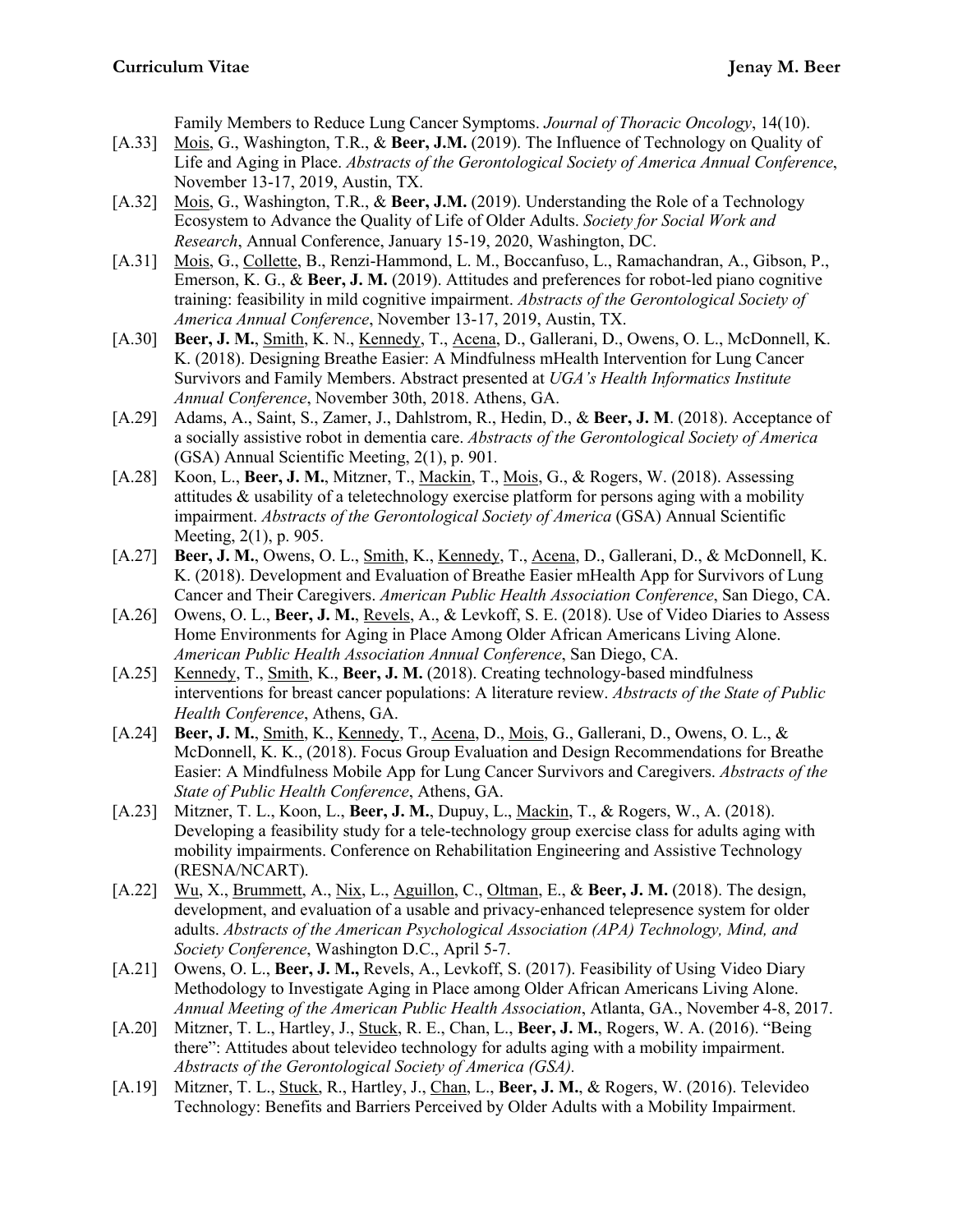*Abstracts of the World Gerontechnology Conference*.

- [A.18] Wu, X., Stuck, R. E., Mitzner, T. L., Rogers, W. A., & **Beer, J. M.** (2015). Needs assessment for telewellness technologies among older adults with mobility impairment. *Abstracts of the Gerontological Society of America (GSA).*
- [A.17] Liles, K. R., Stuck, R. E., Kacmar, A. A., & **Beer, J. M.** (2015). Exploring the potential uses of smart presence technology in retirement communities. *Abstracts of the Gerontological Society of America (GSA).*
- [A.16] **Beer, J. M.**, Fisk, A. D., & Rogers, W. A. (2014). Perceptions of usefulness for robot assistance: Differences between older adults with and without mobility loss. *Abstracts of the Gerontological Society of America (GSA).*
- [A.15] Bobbey, S. H., **Beer, J. M.,** Fisk, A. D., & Rogers, W. A. (2014). *Older Adults' Perceived Usefulness of In-Home Robots. Abstracts of the Cognitive Aging Conference.*
- [A.14] Barg-Walkow, L. H., McBride, S. E., **Beer, J. M.**, Mitzner, T. L., & Rogers, W. A. (2013). Understanding home healthcare providers' challenges in providing task education. *Abstracts of the International Symposium on Human Factors and Ergonomics in Health Care.*
- [A.13] Mitzner, T. L., **Beer, J. M.**, McBride, S. E., & Rogers, W. A. (2013). From the front lines of home health care: Potential solutions to provider challenges. *Abstracts of the International Symposium on Human Factors and Ergonomics in Health Care: Advancing the Cause.*
- [A.12] **Beer, J. M.**, Smarr, C.-A., Prakash, A., Chen, T. L., Mitzner, T. L., Kemp, C. C., & Rogers, W. A. (2012). Older Adult Preferences for Controlling a Home-Based Robot. *Abstracts of the 14th Biennial Cognitive Aging Conference.*
- [A.11] Mitzner, T. L., **Beer, J. M.**, Smarr, C.-A., Kemp, C. C., & Rogers, W. A. (2012). Mobile manipulators: An emerging class of robots for health and medicine. *Abstracts of the Symposium on Human Factors and Ergonomics in Health Care: Bridging the Gap.*
- [A.10] **Beer, J. M.**, McBride, S. E., Mitzner, T. L., Springman, J. M., & Rogers, W. A. (2011). Challenges in Patient Education: Teaching Older Adults Home Health Care Tasks. *Abstracts of the Annual Meeting of the American Psychological Association.*
- [A.9] Smarr, C.-A., Serrano-Baquero, D., Cullen, R. H., McBride, S. E., **Beer, J. M.**, & Rogers, W. A. (2011). Using Knowledge Engineering to Understand Communication Processes in the Mowing of Citrus Groves*. Abstracts of the Annual Meeting of the American Psychological Association.*
- [A.8] Smarr, C., Serrano-Baquero, D., Cullen, R. H., McBride, S. E., **Beer, J. M.**, & Rogers, W. A. (2011). Using Knowledge Engineering to Understand Communication Processes in the Mowing of Citrus Groves. *Abstracts of the Annual Meeting of the American Psychological Association.*
- [A.7] **Beer, J. M.**, Fisk, A. D., & Rogers, W. A. (2010). Age and emotion recognition: A comparison of virtual robotic agent, synthetic human, and human facial expressions. *Abstracts of the Cognitive Aging Conference, Atlanta, GA.*
- [A.6] **Beer, J. M.**, Fisk, A. D., & Rogers, W. A. (2009). Recognizing social cues when interacting with virtual agents: What leads to misattributions? *Abstracts of the Gerontological Society of America 62nd Annual Meeting.*
- [A.5] Mitzner, T. L., **Beer, J. M.**, McBride, S. E., Rogers, W. A., & Fisk A. D. (2009). Difficulties encountered by home healthcare providers: A human factors investigation. *Abstracts of the Annual Meeting of the American Psychological Association.*
- [A.4] Crutcher, R. J. & **Beer, J. M.** (2006, November). An auditory picture superiority effect. *Abstracts of the 47th annual meeting of the Psychonomic Society. Houston, Texas.*
- [A.3] **Beer, J. M. &** Crutcher, R. J. (2006, May). An auditory superiority effect: Sounds are better than words. *Abstracts of the 78th annual meeting of Midwestern Psychological Society.*
- [A.2] **Beer, J. M.**, Cook, C. E., & Davis-Berman, J. L. (2006, April). Needs assessment: Student interest in a Bachelors of Social Work at the University of Dayton. *Poster presented at the 18th annual Stander Symposium. Univ. of Dayton, OH.*
- [A.1] **Beer, J. M.** & Crutcher, R. J. (2005, April). Recall of sounds and words: Evidence for an auditory superiority effect. *Poster presented at the Stander Symposium. Univ. of Dayton, OH.*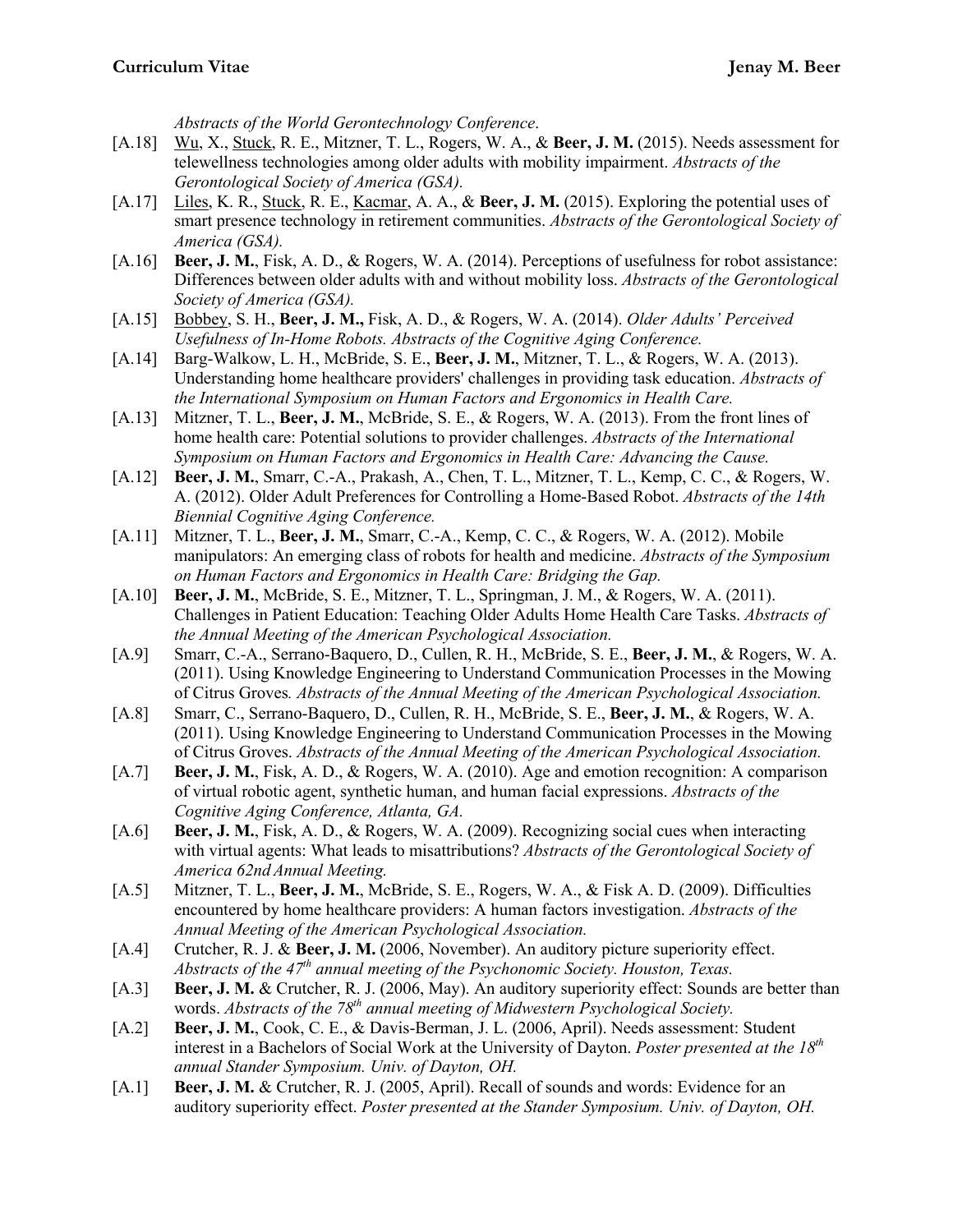# **INVITED PRESENTATIONS**

| $[I.24]$ | Beer, J. M. (2020). Opportunities and Challenges of Designing Socially Assistive Robots for<br>Persons with Dementia. Invited Presentation to Harnessing Technology for Social Good Lecture<br>Series, University of Illinois Urbana Champaign, School of Social Work. Urbana, IL.                                                                                    |
|----------|-----------------------------------------------------------------------------------------------------------------------------------------------------------------------------------------------------------------------------------------------------------------------------------------------------------------------------------------------------------------------|
| $[1.23]$ | Beer, J. M. (2020). Robotics for Persons with Dementia: Opportunities for Cognitive Training,<br>Social Connectedness, and Health Management. Invited to Robots for Health and Elderly Care:<br>An Honest Discourse on the Gap Between Research and Practical Applications. International<br>Conference on Intelligent Robots and Systems (IROS) 2020, Las Vegas, NV. |
| $[1.22]$ | Beer, J. M., & Komsky, J. (2019). Integrating Digital Therapeutics with a Socially Assistive<br>Robot for Cognitive Care. Invited Presentation to IBM Theater, HIMSS 2019 Conference.<br>Orlando, FL.                                                                                                                                                                 |
| $[1.21]$ | Beer, J. M., Caine, K., Pak, R., & McLaughlin, A. (2018). Age Related Considerations for<br>Emerging Technologies. Invited Panel Presentation HFES 2018 Conference. Philadelphia, PA.                                                                                                                                                                                 |
| $[1.20]$ | Beer, J. M. (2016). From "A Robot Might be a Good Idea" to "I Use my Robot Every Day":<br>Understanding Robot Acceptance and Adoption by Older Users. Invited presentation to the<br>International Conference on Social Robotics Workshop "Using Social Robots to Improve the<br>Quality of Life in the Elderly". Kansas City, MO.                                    |
| $[1.19]$ | Beer, J. M., & Owens, O. L. (2016). Planning the future of smart and connected home eco-<br>systems. Invited presentation to John Deere Turf and Utility Workshop. Raleigh, NC.                                                                                                                                                                                       |
| $[1.18]$ | Beer, J. M. (2016). Why granny needs a robot in her retirement. Invited presentation to Public<br>Health Tech Talks, Columbia, SC.                                                                                                                                                                                                                                    |
| $[1.17]$ | Beer, J. M., (2015). Can assistive robots transform retirement? Invited presentation to TEDx<br>Peachtree. Atlanta, GA. (https://youtu.be/M5RuAhWphO0)                                                                                                                                                                                                                |
| $[1.16]$ | Beer, J. M. (2015). Advanced assistive technology for the aging population functioning in the<br>home. Presentation to Columbia Home Builders Association, Columbia, SC.                                                                                                                                                                                              |
| [I.15]   | Beer, J. M. (2015). Assistive robotics for older adults to remain healthy and independent.<br>Invited Keynote Speech at CAPASUS Conference. Atlanta, GA.                                                                                                                                                                                                              |
| $[1.14]$ | Beer, J. M. & Liles, K. R. (2015). Understanding acceptance and use cases of BEAM for<br>CCRCs. Invited presentation to Suitable Technologies. Palo Alto, CA.                                                                                                                                                                                                         |
| $[1.13]$ | Beer, J. M. (2015). Promoting aging in place through SmartHOME technology. Invited<br>presentation to the Universal Design Coalition, Kehoe Constructors. Columbia, SC.                                                                                                                                                                                               |
| $[1.12]$ | Beer, J. M. (2015). Assistive robotics and assistive technology for the aging population. Invited<br>presentation to the SC Assistive Technology Expo. Columbia, SC. [offered as CEU]                                                                                                                                                                                 |
| $[1.11]$ | Beer, J. M. (2015). Reducing the stress of age-related changes through assistive robotics.<br>Invited presentation to Aging Research Day. Clemson, SC.                                                                                                                                                                                                                |
| [I.10]   | Levkoff, S. E., & Beer, J. M. (2014). Harnessing Tech to meet family caregiver needs. Invited<br>presentation Office on the Study of Aging, All About Alzheimer's Conference. Columbia, SC.                                                                                                                                                                           |
| [I.9]    | Beer, J. M., & Liles, K. R. (2014). <i>Human-Robot Interaction</i> . Invited presentation to the Edison<br>Lecture Series. Columbia, SC.                                                                                                                                                                                                                              |
| [I.8]    | Beer, J. M. (2014). Introduction to Robotics and HRI for Gerontechnology. Invited presentation<br>to the Gerontechnology Workshop Series. Columbia, SC.                                                                                                                                                                                                               |
| [I.7]    | Beer, J. M. (2014). Assistive robotics and technology. Invited presentation to the Lexington<br>Shephard's Center. Columbia, SC.                                                                                                                                                                                                                                      |
| [I.6]    | Beer, J. M. (2014). Providing care for our aging population through user-centered technology<br>interventions. Invited presentation to the SC Office on the Study of Aging. Columbia, SC.                                                                                                                                                                             |
| [I.5]    | Beer, J. M. (2013). Robots as an assistive technology: Supporting successful aging. Invited<br>presentation to University of Washington Department of Computer Science. Seattle, WA.                                                                                                                                                                                  |
| [I.4]    | Beer, J. M. (2012). Meet your grandparents' assistant: The domesticated robot. Invited                                                                                                                                                                                                                                                                                |
| [I.3]    | presentation to TEDx Georgia Tech. Atlanta, GA. (http://youtu.be/5ppyWqFdc1Q)<br>Beer, J. M., Olson, K. E., & Smarr, C.-A. (2012). Human-robot interaction and aging. Invited<br>presentation to Aldebaran Robotics. Boston, MA.                                                                                                                                      |
|          |                                                                                                                                                                                                                                                                                                                                                                       |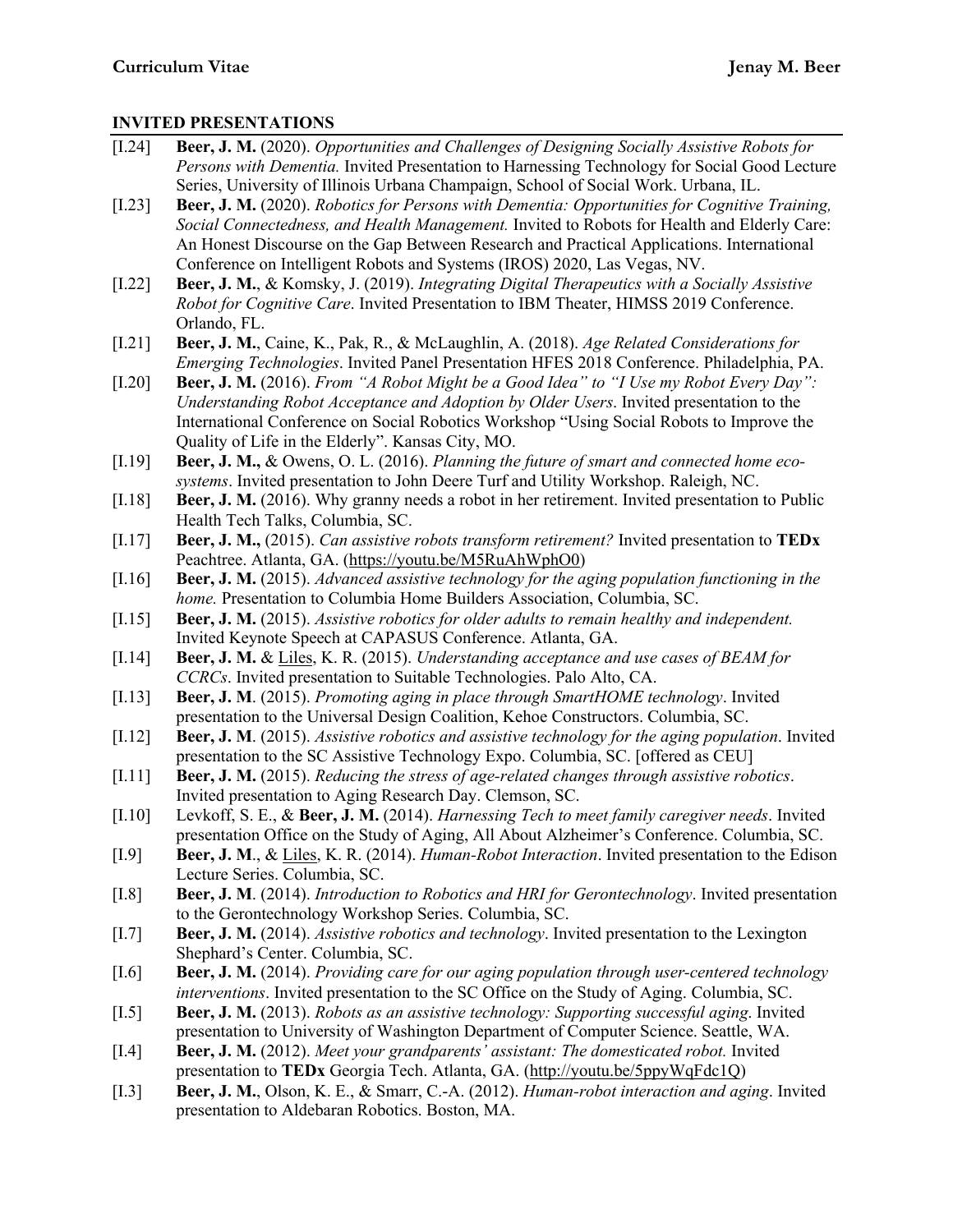- [I.2] **Beer, J. M.** (2011). *Assistive mobile manipulation for older adults at home: The Georgia Tech PR2 Project.* Invited presentation at the University of Freiburg, Autonomous Intelligent Systems Group. Freiburg, Germany.
- [I.1] **Beer, J. M.** (2011). *The intersection of psychology and robotics*. Invited presentation, award recipient DataBlitz, American Psychological Association Conference, Washington D.C..

| Agency                                                    | <b>Title</b>                                                                                                                                                                   | <b>Role</b>                    | University                  | <b>Amount</b>                                          | Years              |
|-----------------------------------------------------------|--------------------------------------------------------------------------------------------------------------------------------------------------------------------------------|--------------------------------|-----------------------------|--------------------------------------------------------|--------------------|
| <b>NIH</b><br><b>SBIR Phase I</b><br>1R43AG0651<br>2401S1 | Developing an<br>integrated virtual<br>assistant (IVA): A<br>tailored behavior<br>tracking and reminder<br>solution to assist<br>persons with dementia<br>and their caregivers | $Co-I$                         | <b>UGA</b>                  | \$100,000                                              | 2019-20            |
| <b>NIH</b><br>STTR fast-<br>track<br>1R42AG0608<br>00     | Robot-Assisted<br>Cognitive Training for<br>Socially Isolated Older<br>Adults with Mild<br>Cognitive Impairment                                                                | PI                             | <b>UGA</b>                  | \$105,000 (Phase I)<br>\$1,200,000 (Phase<br>$\rm II)$ | 2018-19<br>2019-21 |
| <b>NIH</b><br>SBIR fast-<br>track<br>R43AG06512<br>4      | Social Assistive Robot<br>Interface for People<br>with Alzheimer's and<br>Other Dementias to<br>Aid in Care-<br>Management                                                     | Co-I (grant)<br>PI (sub-award) | <b>UGA</b>                  | \$58,866 (Phase I)<br>\$597,380 (Phase II)             | 2017-18<br>2019-21 |
| <b>Bristol Myers</b><br>Squibb<br>Foundation              | Advancing Quality of<br>Lung Cancer<br>Survivorship in South<br>Carolina                                                                                                       | Co-I (grant)<br>PI (sub-award) | <b>UGA</b>                  | \$106,480                                              | 2017-19            |
| <b>NIDILRR</b><br>90RE5016-01-<br>00                      | RERC on Supportive<br>Technologies for<br>Successful Aging with<br>Disability                                                                                                  | PI (sub-award)                 | <b>UGA</b><br><b>U</b> ofSC | \$30,800<br>\$104,200                                  | 2013-18            |
| <b>NSF</b><br>1659514                                     | <b>REU Site: Applied</b><br>Computational<br>Robotics                                                                                                                          | $Co-I$                         | <b>U</b> ofSC               | \$359,982                                              | 2017-20            |
| <b>NIH</b><br><b>SBIR Phase II</b><br>5R44AG0415<br>71-03 | Self-Directed Online<br>Training Intervention<br>for Chinese Dementia<br>Caregivers                                                                                            | PI (sub-award)                 | <b>UofSC</b>                | \$47,000                                               | 2015-17            |
| <b>NSF</b><br>1513203                                     | Acquisition of a<br>Heterogeneous Team<br>of Field Robots                                                                                                                      | $Co-I$                         | <b>UofSC</b>                | \$520,981                                              | 2015-18            |
| <b>NIH</b><br>5R25AG0504<br>84                            | South Carolina-<br><b>Advancing Diversity</b><br>in Aging Research<br>Undergraduate<br>Program                                                                                 | $Co-I$                         | <b>UofSC</b>                | \$1,800,000                                            | 2015-20            |

### **AWARDED EXTERNAL FUNDING**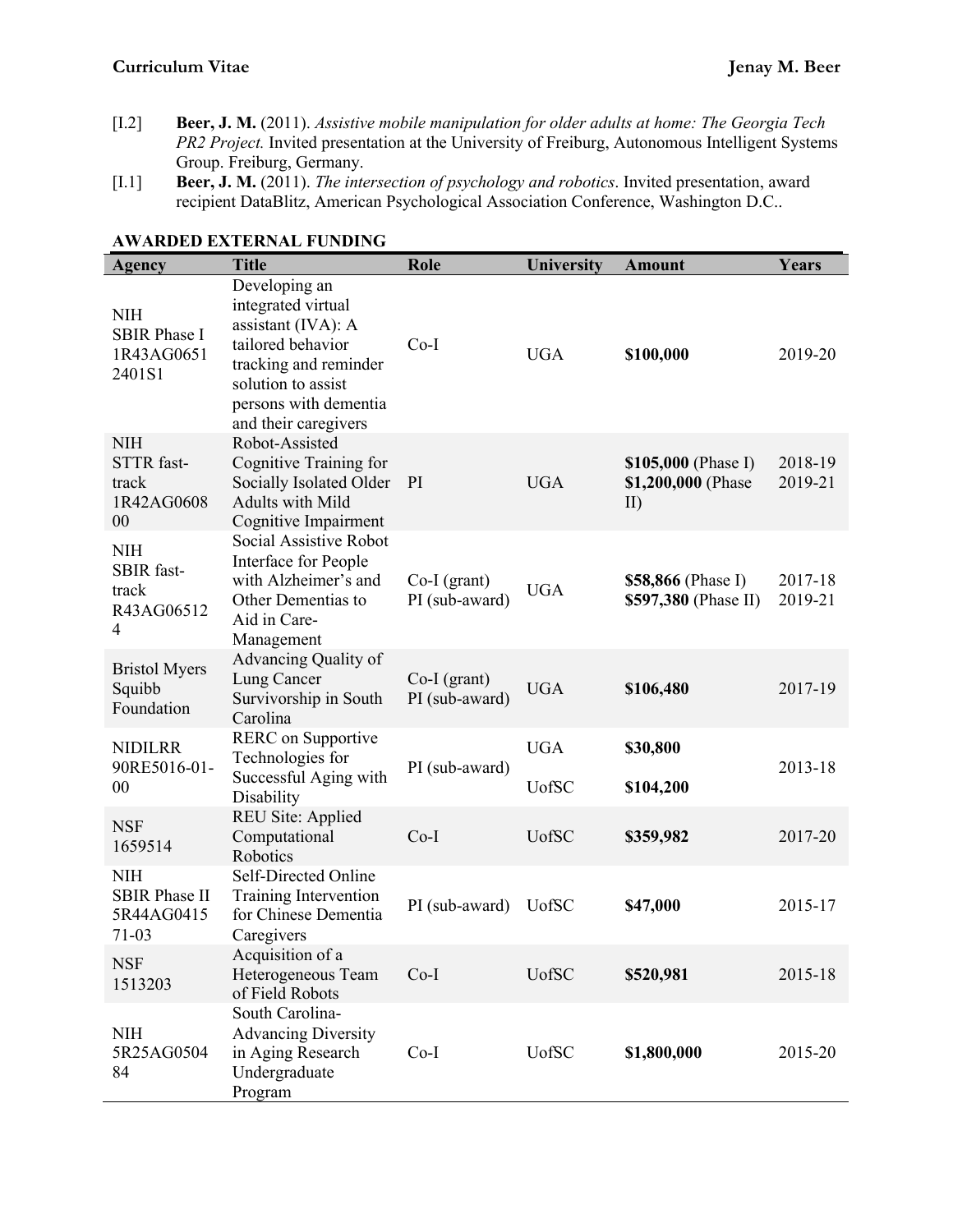| <b>Agency</b>                                            | <b>Title</b>                                                                                                                              | Role   | <b>University</b> | <b>Amount</b>                 | Years              |
|----------------------------------------------------------|-------------------------------------------------------------------------------------------------------------------------------------------|--------|-------------------|-------------------------------|--------------------|
| Office of Research                                       | Teaming for Interdisciplinary<br>Research Pre-Seed Program                                                                                | $Co-I$ | <b>UGA</b>        | \$5500                        | 2021               |
| School of Social<br>Work Seed Grant                      | <b>Effectiveness of a Branching</b><br>Narrative to Positively Impact<br>Messaging Around Sexual<br>Assault                               | $Co-I$ | <b>UGA</b>        | \$5,000                       | 2020               |
| Center for<br>Undergraduate<br>Research<br>Opportunities | Feasibility of Tele-Exercise<br>Persons Aging with Mobility<br>Impairment Amber Datta<br>(Ugrad PI)                                       | Mentor | <b>UGA</b>        | Student<br>Assistant-<br>ship | 2018-19<br>2019-20 |
| <b>Ugrad Research</b><br>Scholar Program<br>Magellan     | Pay attention! Re-engaging 5th<br>grade math students using an<br>adaptive robot tutor                                                    | Mentor | <b>U</b> ofSC     | \$3,000                       | 2017-18            |
| Office of the Provost<br>(Social Sciences)               | Assessing Home<br>Environments for Aging in<br>Place Among Older African<br>Americans: A Video Diary<br>Project                           | $Co-I$ | <b>UofSC</b>      | \$20,000                      | 2015-17            |
| Office of the VP for<br>Research SPARC                   | Meeting Students Educational<br>Needs: Engaging Students in<br>Multiplication Practice with<br>Social Robot Karina Liles<br>(Graduate PI) | Mentor | <b>UofSC</b>      | \$4,800                       | 2016-17            |
| <b>Ugrad Research</b><br>Scholar Program<br>Magellan     | <b>Engaging Minorities in</b><br>Computer Science via Online<br>Game & Robot Hip-Hop<br>Dance<br>De'Aira Bryant (Ugrad PI)                | Mentor | <b>UofSC</b>      | \$3,000                       | 2016-17            |
| <b>Ugrad Research</b><br>Scholar Program<br>Magellan     | The Use of Remote<br>Telepresence in Collegiate<br><b>Classrooms to Facilitate</b><br>eLearning Omar Ansari<br>(Ugrad PI)                 | Mentor | <b>UofSC</b>      | \$3,000                       | 2015-16            |
| Office of the VP for<br>Research ASPIRE I                | A Robot Teaching Assistant<br>for Rural Minority South<br>Carolina Students                                                               | PI     | <b>UofSC</b>      | \$15,000                      | 2015-16            |
| Office of the VP for<br>Research ASPIRE II               | A Platform for Basic and<br>Applied Research in Personal<br>Robotics                                                                      | $Co-I$ | <b>UofSC</b>      | \$53,000                      | 2014-15            |

# **AWARDED INTERNAL FUNDING**

### **SELECTED SERVICE**

# **Public/Community Service**

- 
- OLLI IT Committee, 2021-current<br>• IoG Alzheimer's Association Programming (e.g., LWAD, Support Groups), 2019-current
- Alzheimer's Association Volunteer, 2019-current Alzheimer's Association Walk, 2018
- 
- Speaker OLLI, annually, 2017-current
- Dementia Action Alliance Technology Group Member, 2019-current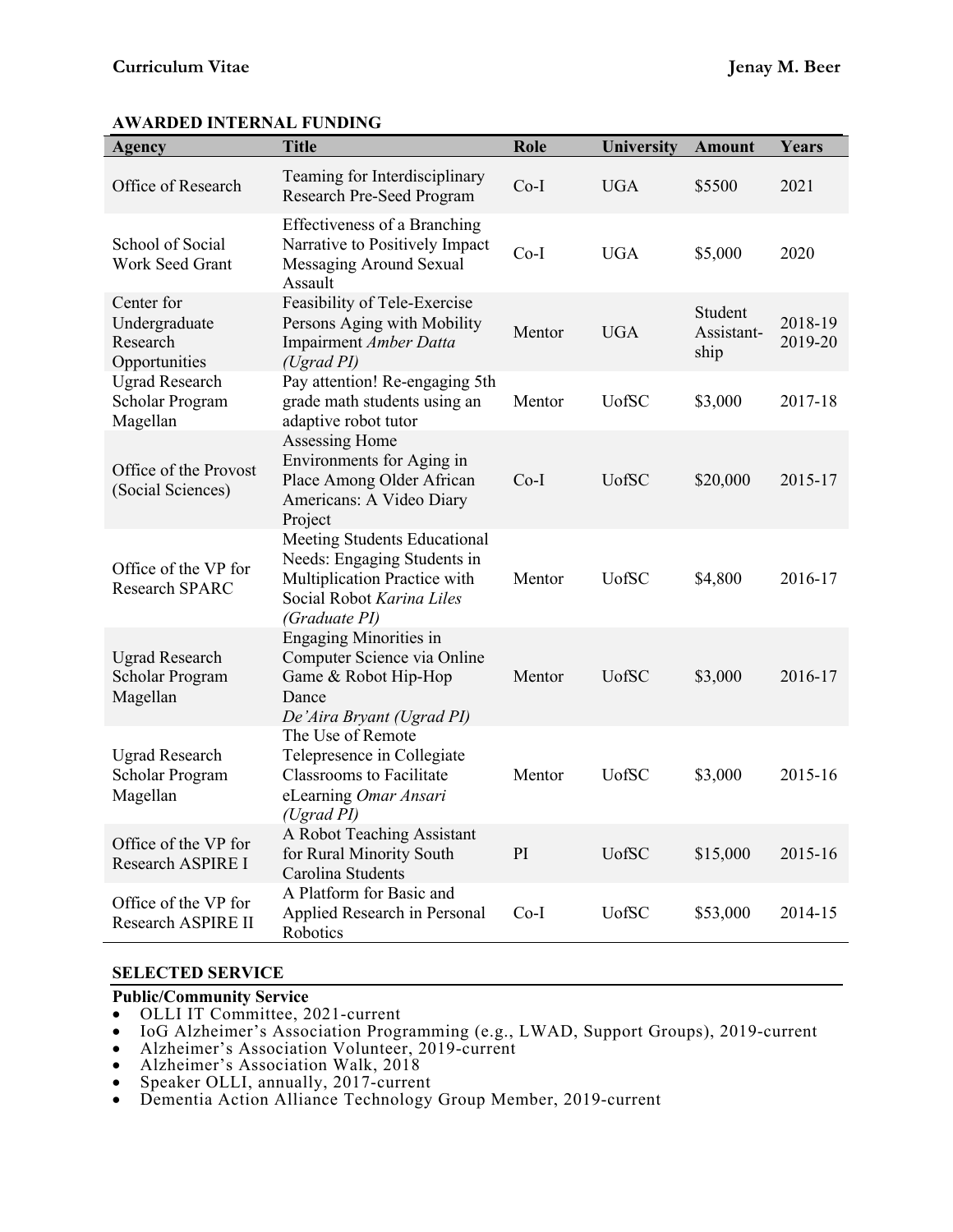- Academic Advisor Wellbridge Senior Community Morgan County, 2018-current
- Academic Advisor Presbyterian Village Oconee County, 2019-current

- Service to Professional Societies<br>• Human Factors & Ergonomics Society, Aging Technical Group, Program Chair 2018(elect), 2019
- Robot and Human Interactive Communication (ROMAN) Associate Editor (AE), 2016<br>HRI Conference, Tele-robot co-chair, 2015, 2016<br>HCII Program Committee "Human Aspects of IT for the Aged Population" 2015<br>Socially Assistive Rob
- 
- 
- 

# **Manuscript Reviewer (Journals and Conference Proceedings)**

- 
- Computer Human Interaction Conference (CHI) 2012, 2013, 2014, 2015, 2018, 2019
- 
- 
- HCI International Conference Reviewer <sup>2015</sup> Health and Technology <sup>2018</sup> HRI Conference Reviewer 2013, 2014, 2015, 2016, 2017, 2018, 2019, 2020, 2021
- HRI Conference Secondary Reviewer, 2016 Human Factors <sup>2016</sup>
- 
- IEEE Transactions on Human-Machine Systems, 2020
- 
- Innovation on Aging, 2021<br>Intelligent Robots and Systems (iROS), 2016
- International Conference on Robotics and Automation (ICRA) 2011, 2017
- International Journal of Automation and Smart Technology 2015<br>• International Journal of Communication 2017
- 
- 
- International Journal of Human Computer Studies 2017<br>• International Journal of Human Factors and Ergonomics 2014
- Journal of Experimental Psychology 2018
- Journal of Gerontechnology  $2014$ ,  $2015$ ,  $2016$
- Journal of Human-Robot Interaction (JHRI) 2012, 2016<br>• Journal of Social Robotics (SORO) 2015
- 
- Pervasive Health Conference 2015
- Robot and Human Interactive Communication (ROMAN) <sup>2016</sup> Robotics and Automation Letters, 2016
- 
- Robotics: Science and Systems Conference (RSS) <sup>2012</sup> Transactions on HRI (THRI) 2017, 2018, 2019
- 

### **Grant Review Panel Membership**

- National Institutes of Health, SBIR/STTR 2013, 2014, 2017
- Retirement Research Foundation (RRF) <sup>2016</sup> UofSC ASPIRE <sup>2016</sup>
- 

# **Institute/Department Service**

- Department of Health Promotion and Behavior Diversity Equity & Inclusion Committee, UGA, 2020-current
- Department of Health Promotion and Behavior Research Committee, UGA, 2018-current
- Organizer for IoG Student Research Seminar, UGA, 2018-current
- Reviewer for IoG Mary Ann Johnson Scholarship, UGA, 2017-current<br>Annual E-Week Open House, UofSC 2013-current
- 
- Class Advisement, Department of Computer Science and Engineering, 2016-2017

# **School/College Service**

- Team Leader CPH Telemedicine and Health Informatics Workgroup, UGA, 2020-current College of Public Health Faculty Advisory Council, UGA, 2019-current
- 
- School of Social Work Tech Committee, UGA, 2018-2019, chair elect, 2019-2021 (co)chair<br>• Universal Design Workshop Series, co-organizer, College of Social Work, UofSC, 2015
- 
- Gerontechnology Workshop, co-organizer, College of Social Work, UofSC, 2013-2014